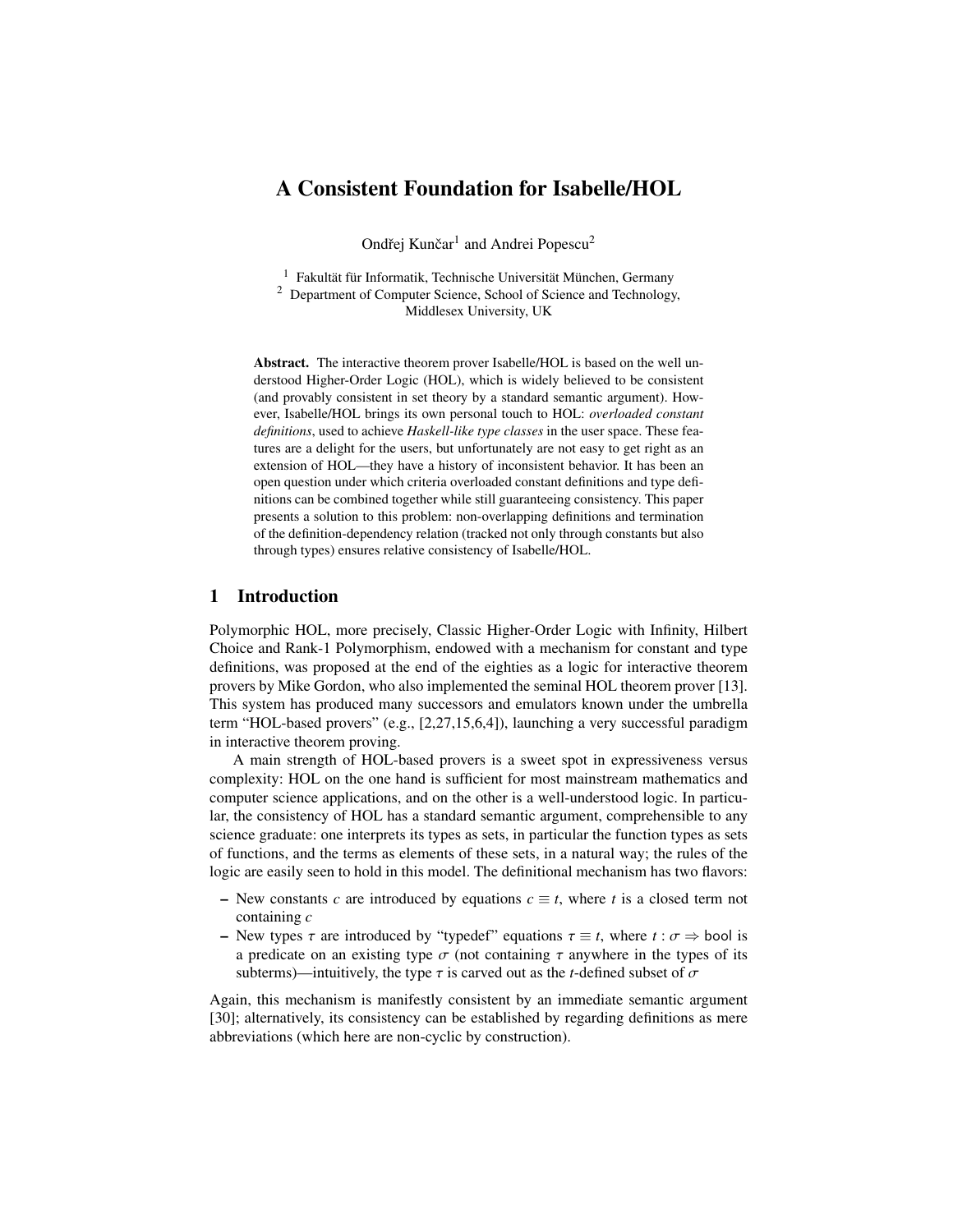Polymorphic HOL with Ad Hoc Overloading Isabelle/HOL [\[27,](#page-16-2)[26\]](#page-16-7) adds its personal touch to the aforementioned sweet spot: it extends polymorphic HOL with a mechanism for (ad hoc) overloading. As an example, consider the following Nominal-style [\[3\]](#page-16-8) definitions, where prm is the type of finite-support bijections on an infinite type atom, and where we write apply pi a for the application of a bijection pi to an atom a:

<span id="page-1-2"></span>**Example 1** consts perm : prm  $\Rightarrow \alpha \Rightarrow \alpha$ defs perm\_atom: perm pi (a : atom)  $\equiv$  apply pi a defs perm\_nat: perm pi  $(n : nat) \equiv n$ defs perm\_list: perm pi (xs :  $\alpha$  list)  $\equiv$  map (perm pi) xs

Above, the constant perm is declared using the keyword "consts"—its intended behavior is the application of a permutation to all atoms contained in an element of a type  $\alpha$ . Then, using the keyword "defs", several overloaded definitions of perm are performed for different instances of  $\alpha$ . For atoms, perm applies the permutation; for numbers (which don't have atoms), perm is the identity function; for  $\alpha$  list, the instance of perm is defined in terms of the instance for the component  $\alpha$ . All these definitions are non-overlapping and their type-based recursion is terminating, hence Isabelle is fine with them.

Inconsistency Of course, one may not be able to specify all the relevant instances immediately after declaring a constant like perm—at a later point, a user may define their own atom-container type, such  $as<sup>3</sup>$  $as<sup>3</sup>$  $as<sup>3</sup>$ 

datatype myTree = Atom atom | LNode atom list | FNode nat => atom

and instantiate perm to this type. (In fact, the Nominal package automates instantiations for user-requested datatypes, including terms with bindings.) To support such delayed instantiations, which are also crucial for the implementation of type classes [\[34](#page-17-0)[,14\]](#page-16-9), Isabelle/HOL allows intermixing definitions of instances of an overloaded constant with definitions of other constants and types. Unfortunately, the improper management of the intermixture leads to inconsistency: Isabelle/HOL accepts the following definitions[4](#page-1-1)

Example 2 consts c :  $\alpha$ typedef  $T = {True, c}$  by blast defs c\_bool\_def: c:bool  $\equiv \neg (\forall (x:T) \vee x = \vee y)$ 

<span id="page-1-3"></span>which immediately yield a proof of False:

lemma L:  $(\forall (x:T) \ y. x = y) \leftrightarrow c$ using Rep\_T Rep\_T\_inject Abs\_T\_inject by (cases c:bool) force+

theorem False using L unfolding c\_bool\_def by auto

<span id="page-1-0"></span><sup>&</sup>lt;sup>3</sup> In Isabelle/HOL, as in any HOL-based prover, the "datatype" command is not primitive, but is compiled into "typedef."

<span id="page-1-1"></span><sup>4</sup> This example works in Isabelle2014; our correction patch [\[1\]](#page-16-10) based on the results of this paper and in its predecessor [\[20\]](#page-16-11) is being evaluated at the Isabelle headquarters.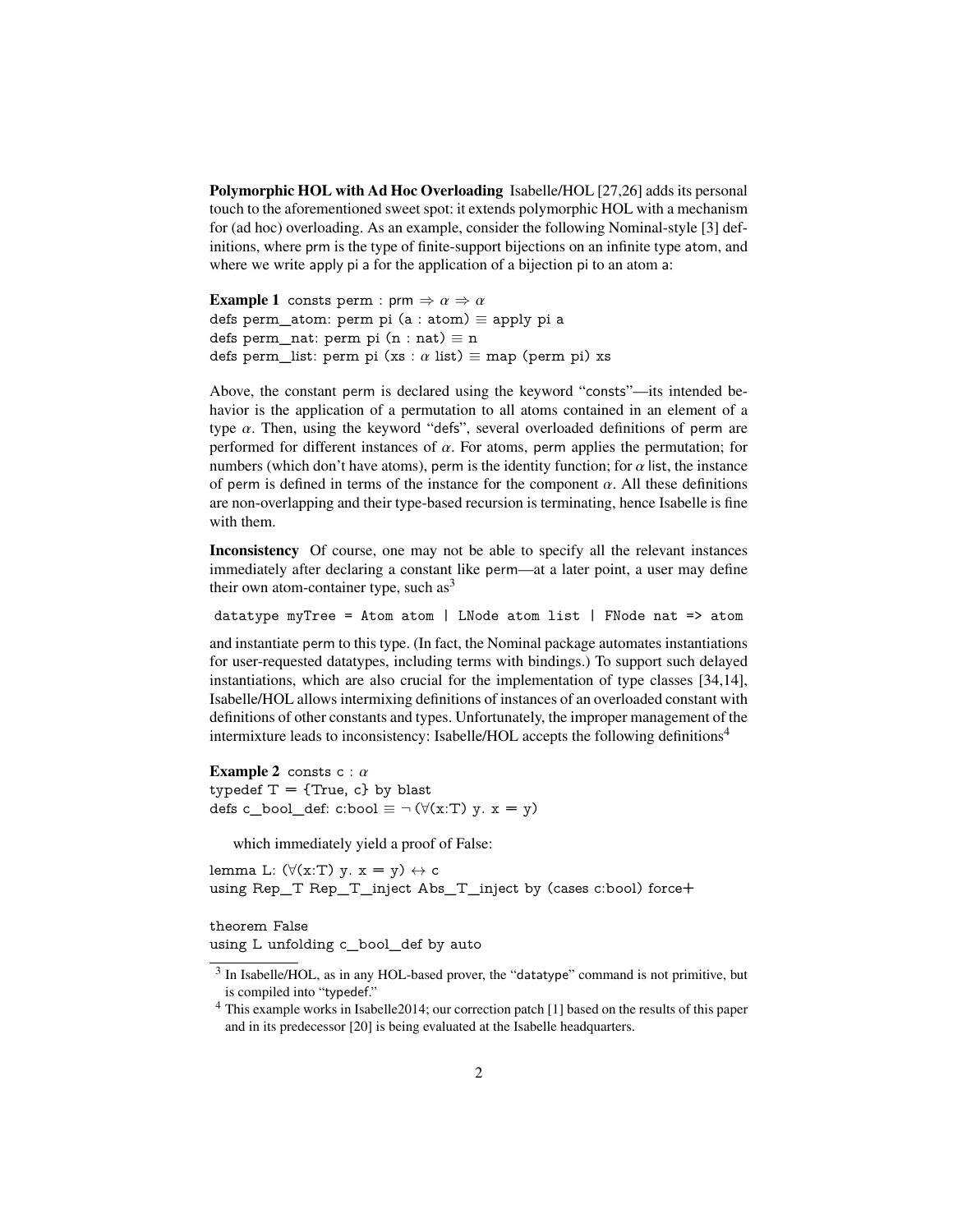The inconsistency argument takes advantage of the circularity  $T \rightsquigarrow c_{\text{bool}} \rightsquigarrow T$  in the dependency relation introduced by the definitions: one first defines *T* to contain only one element just in case  $c_{\text{bool}}$  is True, and then defines  $c$  to beTrue just in case  $T$ contains more than one element.

Our Contribution In this paper, we provide the following, in the context of polymorphic HOL extended with ad hoc overloading ([§3\)](#page-4-0):

- A definitional dependency relation that factors in both constant and type definitions in a sensible fashion ([§4.1\)](#page-8-0)
- A proof of consistency of any set of constant and type definitions whose dependency relation satisfies reasonable conditions, which accept Example [1](#page-1-2) and reject Example [2](#page-1-3) ([§4\)](#page-8-1)
- A new semantics for polymorphic HOL ([§4.4\)](#page-11-0) that guides both our definition of the dependency relation and our proof of consistency

We hope that our work settles the consistency problem for Isabelle/HOL's extension of HOL, while showing that the mechanisms of this logic admit a natural and wellunderstandable semantics. We start with a discussion of related work, including previous attempts to establish consistency ([§2\)](#page-2-0). Later we also show how this work fits together with previous work by the first author ([§5\)](#page-14-0).

## <span id="page-2-0"></span>2 Related Work

Type Classes and Overloading Type classes were introduced in Haskell by Wadler and Blott [\[33\]](#page-17-1)—they allow programmers to write functions that operate generically on types endowed with operations. For example, assuming a type  $\alpha$  which is a semigroup  $(i.e., comes with a binary associative operation  $+$ ), one can write a program that com$ putes the sum of all the elements in an  $\alpha$ -list. Then the program can be run on any concrete type *T* that replaces  $\alpha$  provided *T* has this binary operation  $+$ . Prover-powered type classes were introduced by Nipkow and Snelting [\[28\]](#page-16-12) in Isabelle/HOL and by Sozeau and Oury [\[32\]](#page-17-2) in Coq—they additionally feature verifiability of the type-class conditions upon instantiation: a type *T* is accepted as a member of the semigroup class only if associativity can be proved for its  $+$  operation.

Whereas Coq implements type classes directly by virtue of its powerful type system, Isabelle/HOL relies on arbitrary ad hoc overloading: to introduce the semigroup class, the system declares a "global" constant + :  $\alpha \Rightarrow \alpha \Rightarrow \alpha$  and defines the associativity predicate; then different instance types *T* are registered after defining the corresponding overloaded operation + :  $T \Rightarrow T \Rightarrow T$  and verifying the condition. Our current paper focuses not on the Isabelle/HOL type classes, but on the consistency of the mechanism of ad hoc overloading which makes them possible.

Previous Consistency Attempts The settling of this consistency problem has been previously attempted by Wenzel [\[34\]](#page-17-0) and Obua [\[29\]](#page-16-13). In 1997, Wenzel defined a notion of safe theory extension and showed that overloading conforms to this notion. But he did not consider type definitions and worked with a simplified version of the system where all overloadings for a constant *c* are provided at once. Years later, when Obua took over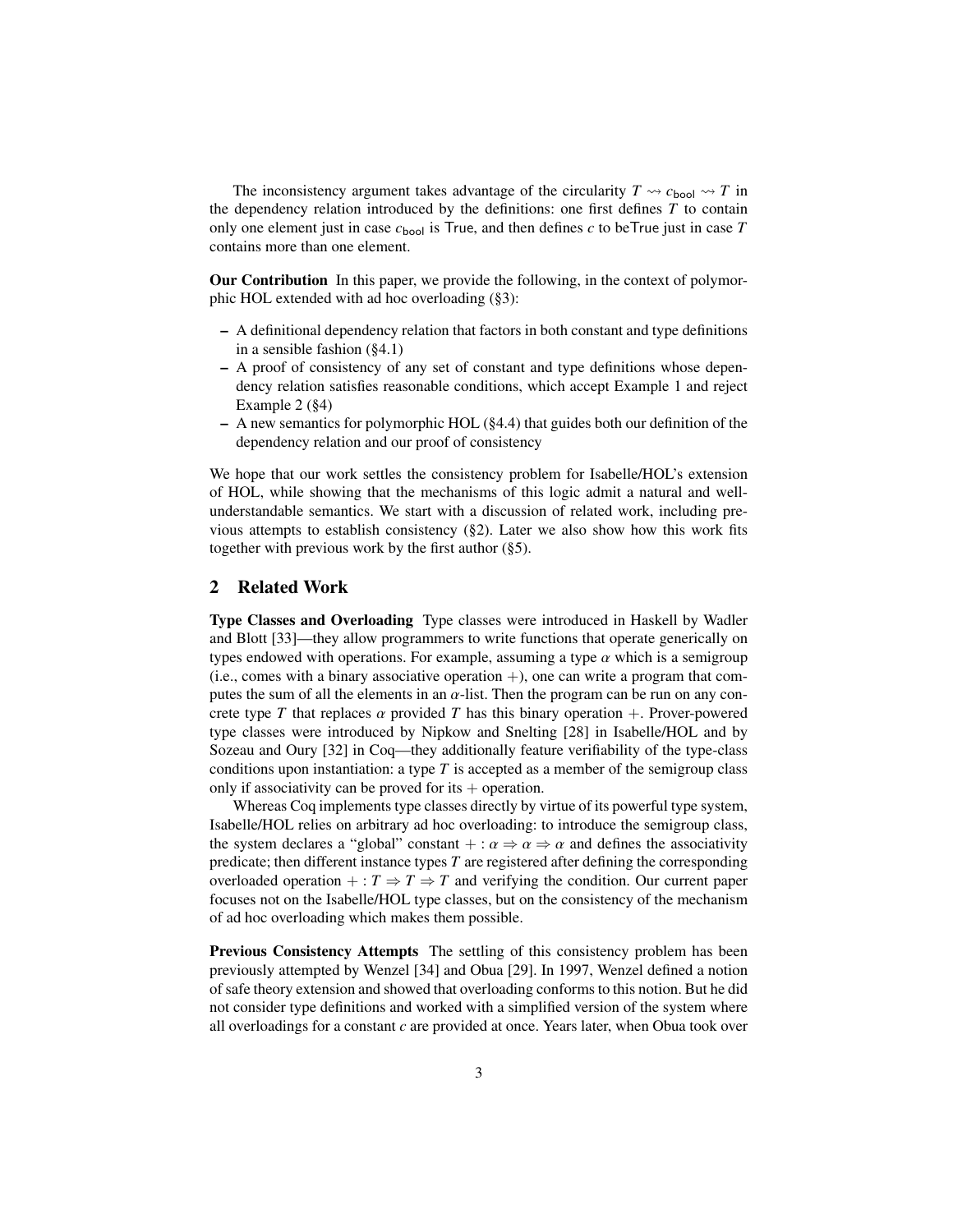<span id="page-3-1"></span>the problem, he found that the overloadings were almost completely unchecked—the following trivial inconsistency was accepted by Isabelle2005:

**Example 3** consts  $c : \alpha \Rightarrow$  bool defs c (x :  $\alpha$  list  $\times$   $\alpha$ )  $\equiv$  c (snd x  $\#$  fst x) defs c (x :  $\alpha$  list)  $\equiv \neg$  c (tl x, hd x)

lemma c  $[x] = \neg c([], x) = \neg c[x]$ 

Obua noticed that the rewrite system produced by the definitions has to terminate to avoid inconsistency, and implemented a private extension based on a termination checker. He did consider intermixing overloaded constant definitions and type definitions but his syntactic proof sketch misses out inconsistency through type definitions.

Triggered by Obua's observations, Wenzel implemented a simpler and more structural solution based on work of Haftmann, Obua and Urban: fewer overloadings are accepted in order to make the consistency/termination check decidable (which Obua's original check is not). Wenzel's solution has been part of the kernel since Isabelle2007 without any important changes—parts of this solution (which still misses out dependencies through types) are described by Haftmann and Wenzel [\[14\]](#page-16-9).

In 2014, we discovered that the dependencies through types are not covered (Example [2\)](#page-1-3), as well as an unrelated issue in the termination checker that led to an inconsis-tency even without exploiting types. Kunčar [\[20\]](#page-16-11) amended the latter issue by presenting a modified version of the termination checker and proving its correctness. The proof is general enough to cover termination of the definition dependency relation through types as well. Our current paper complements this result by showing that termination leads to consistency.

Inconsistency Club Inconsistency problems arise quite frequently with provers that step outside the safety of a simple and well-understood logic kernel. The various proofs of False in the early PVS system [\[31\]](#page-17-3) are folklore. Coq's [\[9\]](#page-16-14) current stable version<sup>[5](#page-3-0)</sup> is inconsistent in the presence of Propositional Extensionality; this problem stood undetected by the Coq users and developers for 17 years; interestingly, just like the Isabelle/HOL problem under scrutiny, it is due to an error in the termination checker [\[12\]](#page-16-15). Agda [\[11\]](#page-16-16) suffers from similar problems [\[23\]](#page-16-17). The recent Dafny prover [\[21\]](#page-16-18) proposes an innovative combination of recursion and corecursion whose initial version turned out to be inconsistent [\[10\]](#page-16-19).

Of course, such "dangerous" experiments are often motivated by better support for the users' formal developments. The Isabelle/HOL type class experiment was practically successful: substantial developments such as the Nominal [\[3](#page-16-8)[,18\]](#page-16-20) and HOLCF [\[24\]](#page-16-21) packages and Isabelle's mathematical analysis library [\[17\]](#page-16-22) rely heavily on type classes. One of Isabelle's power users writes [\[22\]](#page-16-23): "Thanks to type classes and refinement during code generation, our light-weight framework is flexible, extensible, and easy to use."

<span id="page-3-0"></span><sup>5</sup> Namely, Coq 8.4pl5; the inconsistency is fixed in Coq 8.5 beta.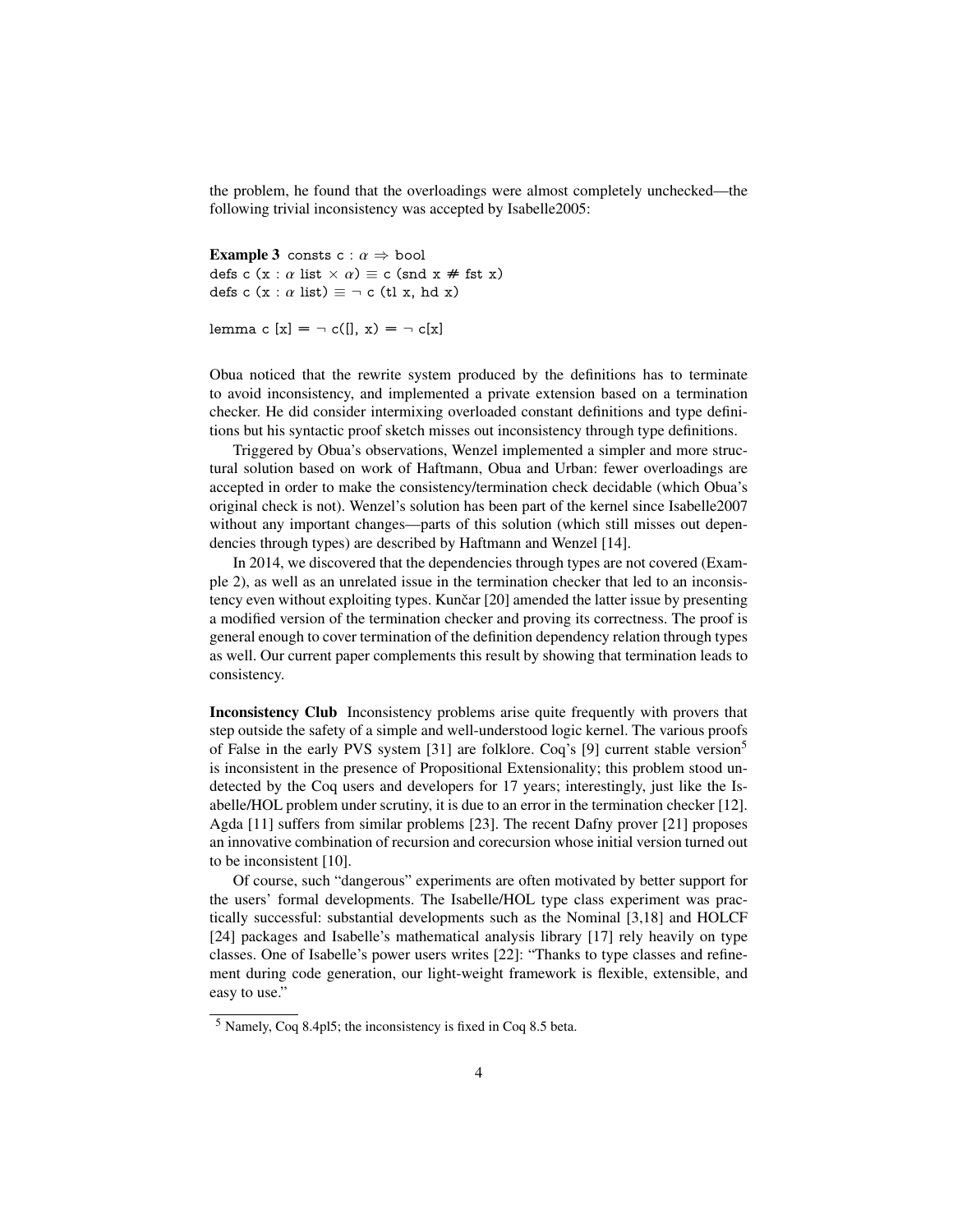Consistency Club Members of this select club try to avoid inconsistencies by impressive efforts of proving soundness of logics and provers by means of interactive theorem provers themselves. Harisson's pioneering work [\[16\]](#page-16-24) uses HOL Light to give semantic proofs of soundness of the HOL logic without definitional mechanisms, in two flavors: either after removing the infinity axiom from the object HOL logic, or after adding a "universe" axiom to HOL Light; a proof that the OCaml implementation of the core of HOL Light correctly implements this logic is also included. Kumar et al. [\[19\]](#page-16-25) formalize in HOL4 the semantics and the soundness proof of HOL, with its definitional principles included; from this formalization, they extract a verified implementation of a HOL theorem prover in CakeML, an ML-like language featuring a verified compiler. None of the above verified systems factor in ad-hoc overloading, the starting point of our work.

Outside the HOL-based prover family, there are formalizations of Milawa [\[25\]](#page-16-26), Nuprl [\[5\]](#page-16-27) and fragments of Coq [\[7](#page-16-28)[,8\]](#page-16-29).

# <span id="page-4-0"></span>3 Polymorphic HOL with Ad Hoc Overloading

Next we present syntactic aspects of our logic of interest (syntax, deduction and definitions) and formulate its *consistency problem*.

#### 3.1 Syntax

In what follows, by "countable" we mean "either finite or countably infinite." All throughout this section, we fix the following:

- $-$  A countably infinite set TVar, of *type variables*, ranged over by  $\alpha$ ,  $\beta$
- A countably infinite set Var, of *(term) variables*, ranged over by *<sup>x</sup>*, *<sup>y</sup>*, *<sup>z</sup>*
- A countable set *K* of symbols, ranged over by *k*, called *type constructors*, containing three special symbols: "bool", "ind" and "⇒" (aimed at representing the type of booleans, an infinite type and the function type constructor, respectively)

We also fix a function arOf :  $K \to \mathbb{N}$  associating an arity to each type constructor, such that arOf(bool) = arOf(ind) = 0 and arOf( $\Rightarrow$ ) = 2. We define the set Type, ranged over by  $\sigma$ ,  $\tau$ , of *types*, inductively as follows:

– TVar ⊆ Type  $(-\sigma_1, \ldots, \sigma_n)k \in \text{Type if } \sigma_1, \ldots, \sigma_n \in \text{Type and } k \in K \text{ such that } \text{arOf}(k) = n$ 

Thus, we use postfix notation for the application of an *n*-ary type constructor *k* to the

types  $\sigma_1, \ldots, \sigma_n$ . If  $n = 1$ , instead of  $(\sigma)$ *k* we write  $\sigma$ *k* (e.g.,  $\sigma$  list). A *typed variable* is a pair of a variable *x* and a type  $\sigma$ , written  $x_{\sigma}$ . Given  $T \subseteq$  Type,

we write Var<sub>*T*</sub> for the set of typed variables  $x_{\sigma}$  with  $\sigma \in T$ . Finally, we fix the following:

- A countable set Const, ranged over by *c*, of symbols called *constants*, containing five special symbols: "→", "=", "some" "zero", "suc" (aimed at representing logical implication, equality, Hilbert choice of "some" element from a type, zero and successor, respectively)
- A function tpOf : Const  $\rightarrow$  Type associating a type to every constant, such that: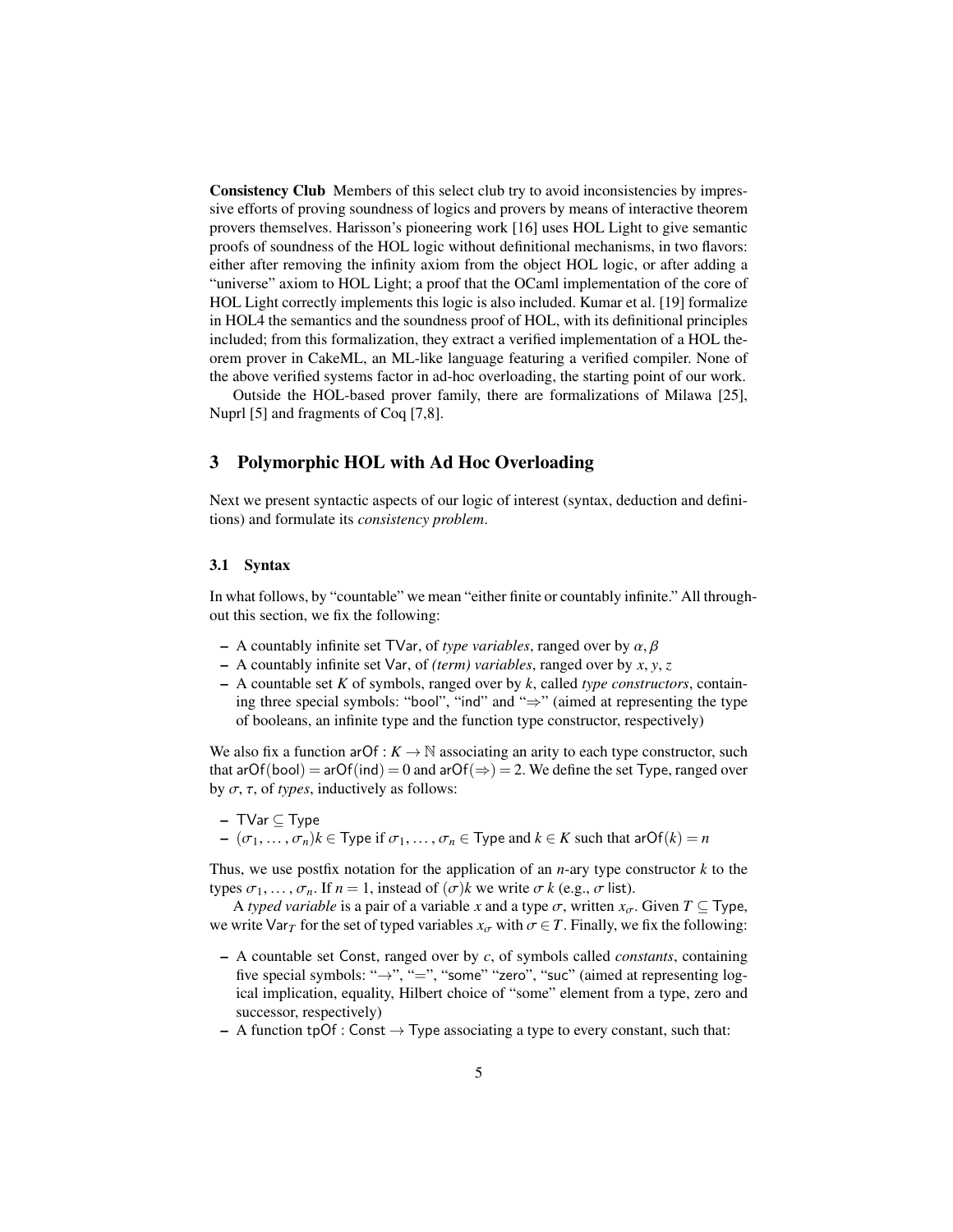| $tpOf(\rightarrow) = bool \Rightarrow bool \Rightarrow bool$ | $tpOf(zero) = ind$                |
|--------------------------------------------------------------|-----------------------------------|
| $tpOf(=)=\alpha \Rightarrow \alpha \Rightarrow$ bool         | $tpOf(suc) = ind \Rightarrow ind$ |
| $tpOf(some) = (\alpha \Rightarrow bool) \Rightarrow \alpha$  |                                   |
|                                                              |                                   |

We define the type variables of a type,  $TV: Type \rightarrow \mathcal{P}(TVar)$ , as expected. A type  $\sigma$  is called *ground* if  $TV(\sigma) = \emptyset$ . We let GType be the set of ground types.

A *type substitution* is a function  $\rho : TVar \rightarrow Type$ ; we let TSubst denote the set of type substitutions. Each  $\rho \in \mathsf{TSubst}$  extends to a homonymous function  $\rho : \mathsf{Type} \rightarrow$ Type by defining  $\rho((\sigma_1, ..., \sigma_n)k) = (\rho(\sigma_1), ..., \rho(\sigma_n))k$ . We let GTSubst be the set of all ground type substitutions  $\theta$ : TVar  $\rightarrow$  GType, which again extend to homonymous functions  $\theta$  : Type  $\rightarrow$  GType.

We say that  $\sigma$  is an *instance* of  $\tau$ , written  $\sigma \leq \tau$ , if there exists  $\rho \in T$ Subst such that  $\rho(\tau) = \sigma$ . Two types  $\sigma$  and  $\tau$  are called *orthogonal*, written  $\sigma \neq \tau$ , if they have no common instance.

Given  $c \in$  Const such that  $\sigma \leq \text{tpOf}(c)$ , we call the pair  $(c, \sigma)$ , written  $c_{\sigma}$ , and *instance of c.* A *constant instance* is therefore any such pair  $c_{\sigma}$ . We let Clnst be the set of all constant instances, and GCInst the set of constant instances whose type is ground. We extend the notions of being an instance  $(\le)$  and being orthogonal (#) from types to constant instances, as follows:

$$
c_{\tau} \le d_{\sigma} \text{ iff } c = d \text{ and } \tau \le \sigma \qquad \qquad c_{\tau} \# d_{\sigma} \text{ iff } c \ne d \text{ or } \tau \# \sigma
$$

We also define tpOf for constant instances by tpOf( $c_{\sigma}$ ) =  $\sigma$ .

The tuple (*K*, arOf, *<sup>C</sup>*, tpOf), which will be fixed in what follows, is called a *signature*. This signature's *pre-terms*, ranged over by *<sup>s</sup>*, *<sup>t</sup>*, are defined by the grammar:

$$
t = x_{\sigma} \mid c_{\sigma} \mid t_1 \mid t_2 \mid \lambda x_{\sigma}.
$$

Thus, a pre-term is either a typed variable, or a constant instance, or an application, or an abstraction. As usual, we identify pre-terms modulo alpha-equivalence.

Typing of pre-terms is defined in the expected way (by assigning the most general type possible); a *term* is a well-typed pre-term, and Term denotes the set of terms. Given *t* ∈ Term, we write tpOf(*t*) for its (uniquely determined, most general) type and  $FV(t)$ for the set of its free (term) variables. We call *t closed* if  $FV(t) = \emptyset$ .

We let  $TV(t)$  denote the set of type variables occurring in *t*. A term *t* is called *ground* if  $TV(t) = \emptyset$ . Thus, closedness refers to the absence of free (term) variables in a term, whereas groundness refers to the absence of type variables in a type or a term. Note that, for a term, being ground is a stronger condition than having a ground type:  $(\lambda x_{\alpha}, c_{\text{bool}})$   $x_{\alpha}$  has the ground type bool, but is not ground.

We can apply a type substitution  $\rho$  to a term *t*, written  $\rho(t)$ , by applying  $\rho$  to all the type variables occurring in *t*; and similarly for ground type substitutions  $\theta$ ; note that  $\theta(t)$ is always a ground term.

A *formula* is a term of type bool. We let Fmla, ranged over by  $\varphi$ , denote the set of formulas. The formula connectives and quantifiers are defined in the standard way, starting from the implication and equality primitives.

When writing concrete terms or formulas, we often omit indicating the type in occurrences of bound variables—e.g., we may write  $\lambda x_{\alpha}$ . *x* instead of  $\lambda x_{\alpha}$ . *x*<sub>α</sub>.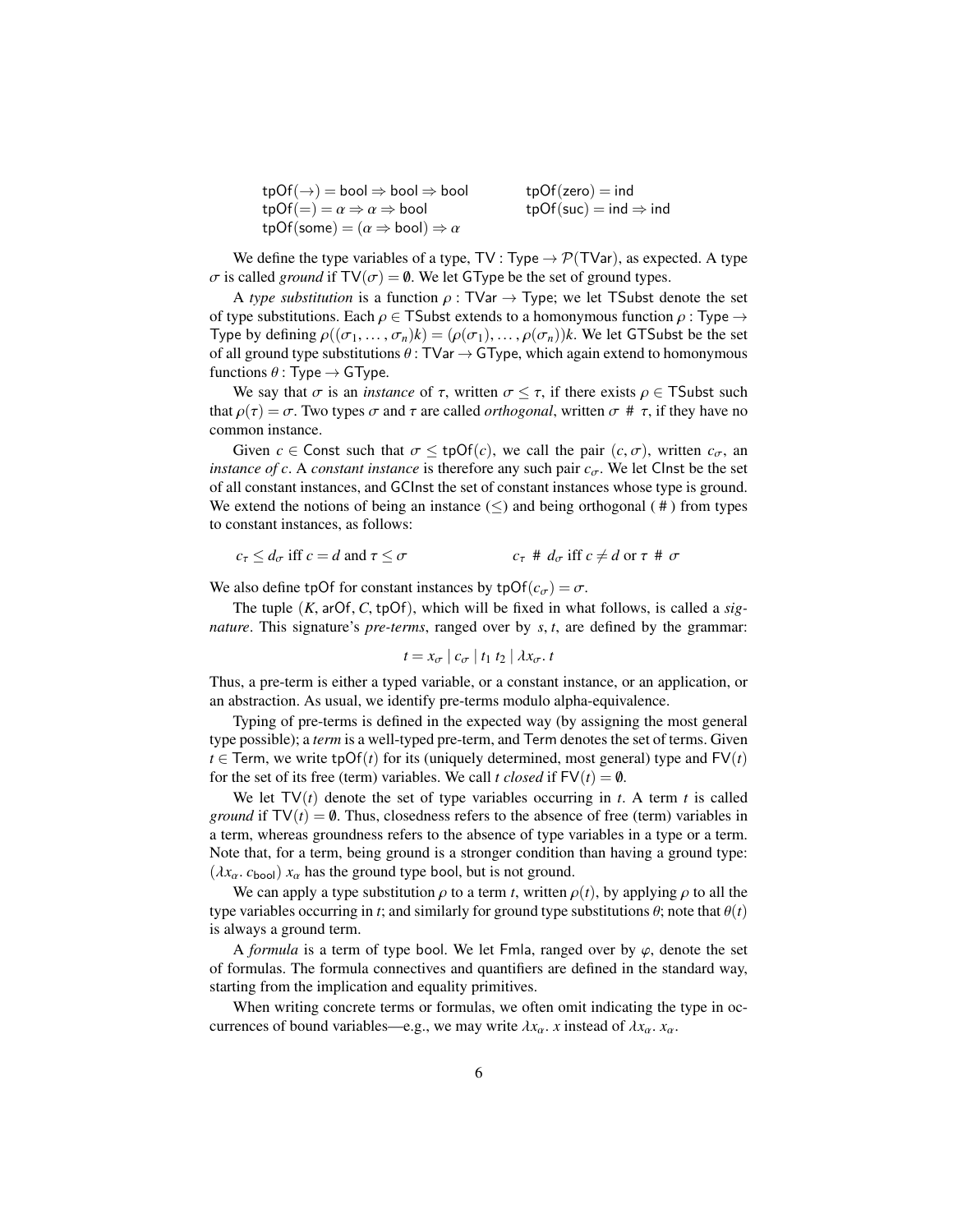#### 3.2 Built-Ins and Non-Built-Ins

The distinction between built-in and non-built-in types and constants will be important for us, since we will employ a slightly non-standard semantics only for the latter.

A *built-in type* is any type of the form bool, ind, or  $\sigma_1 \Rightarrow \sigma_2$  for  $\sigma_1, \sigma_2 \in \text{Type.}$ We let Type<sup>•</sup> denote the set of types that are *not* built-in. Note that a non-built-in type can have a built-in type as a subtype, and vice versa; e.g., if list is a type constructor, then bool list and  $(\alpha \Rightarrow \beta)$  list are non-built-in types, whereas  $\alpha \Rightarrow \beta$  list is a builtin type. Also, note that we consider type variables to be non-built-in types. We let  $GType^{\bullet} = GType \cap Type^{\bullet}$  denote the set of ground non-built-in types.

Given a type  $\sigma$ , we define types<sup>•</sup>( $\sigma$ ), the *set of non-built-in types* of  $\sigma$ , as follows:

types<sup>•</sup> $(\alpha) = {\alpha}$ <br>types•(bool) — t  $type^{\bullet} (bool) = type^{\bullet} (ind) = \emptyset$ types<sup>•</sup> $((\sigma_1, ..., \sigma_n) k) = {(\sigma_1, ..., \sigma_n) k}$ , if *k* is different from  $\Rightarrow$ <br>types<sup>•</sup> $(\sigma_1 \rightarrow \sigma_2)$  = types<sup>•</sup> $(\sigma_2)$  + types<sup>•</sup> $(\sigma_1)$ types<sup>•</sup>( $\sigma_1 \Rightarrow \sigma_2$ ) = types°( $\sigma_1$ ) ∪ types°( $\sigma_2$ )

Thus, types<sup>•</sup>( $\sigma$ ) is the smallest set of non-built-in types that can produce  $\sigma$  by repeated<br>application of the built-in type constructors E  $\sigma$ , if the type constructors prm (0-ary) application of the built-in type constructors. E.g., if the type constructors prm  $(0-ary)$ and list (unary) are in the signature and if  $\sigma$  is (bool  $\Rightarrow \alpha$  list)  $\Rightarrow$  prm  $\Rightarrow$  (bool  $\Rightarrow$ ind) list, then types• $(\sigma)$  has three elements:  $\alpha$  list, prm and (bool  $\Rightarrow$  ind) list.

A built-in constant is a constant of the form  $\rightarrow$ , =, some, zero or suc. We let CInst• be the set of constant instances that are *not* instances of built-in constants, and  $GClnst^{\bullet} \subseteq Clnst^{\bullet}$  be its subset of ground constants.

As a general notation rule: the prefix "G" indicates ground items, whereas the superscript • indicates non-built-in items, where an item can be either a type or a constant instance. In our semantics ([§4.4\)](#page-11-0), we will stick to the standard interpretation of built-in items, whereas for non-built-in items we will allow an interpretation looser than customary. The standardness of the bool, ind and function-type interpretation will allow us to always automatically extend the interpretation of a set of non-built-in types to the interpretation of its built-in closure.

Given a term *t*, we let consts<sup>•</sup>(*t*)  $\subseteq$  Clnst<sup>•</sup> be the set of all non-built-in constant instances occurring in *t* and types<sup>•</sup>( $t$ )  $\subseteq$  Type<sup>•</sup> be the set of all non-built-in types that compose the types of non-built-in constants and (free or bound) variables occurring in *t*. Note that the types<sup>•</sup> operator is overloaded for types and terms.

consts<sup>•</sup>( $x_{\sigma}$ ) = 0 types<sup>•</sup>( $x_{\sigma}$ ) = types<sup>•</sup>( $\sigma$ ) types<sup>•</sup>( $\sigma$ ) consts<sup>•</sup> $(c_{\sigma}) = \begin{cases} {c_{\sigma}} \text{ if } c_{\sigma} \in \text{Clnst}^{\bullet} \\ \emptyset \text{ otherwise} \end{cases}$  types<sup>•</sup> $(c_{\sigma}) = \text{types}^{\bullet}(\sigma)$  $\text{consts}^{\bullet}(t_1 | t_2) = \text{consts}^{\bullet}(t_1) \cup \text{consts}^{\bullet}(t_2) \quad \text{ types}^{\bullet}(t_1 | t_2) = \text{types}^{\bullet}(t_1) \cup \text{types}^{\bullet}(t_2)$  $\text{consts}^{\bullet}(\lambda x_{\sigma}, t) = \text{consts}^{\bullet}$ (*t*) types•  $(\lambda x_{\sigma}, t) = \text{types}^{\bullet}(\sigma) \cup \text{types}^{\bullet}(t)$ 

Note that the consts<sup>•</sup> and types<sup>•</sup> operators commute with ground type substitutions (and similarly with type substitutions, of course):

<span id="page-6-0"></span>Lemma 4. (1) consts<sup>•</sup>( $\theta(t)$ ) = { $c_{\theta(\sigma)} | c_{\sigma} \in \text{const}$ °(*t*)}<br>(2) types<sup>•</sup>( $\theta(t)$ ) = *f* $\theta(\sigma) | \sigma \in \text{true}$ °(*t*)} (2) types<sup>•</sup>( $\theta(t)$ ) = { $\theta(\sigma) | \sigma \in \text{types}^{\bullet}(t)$ }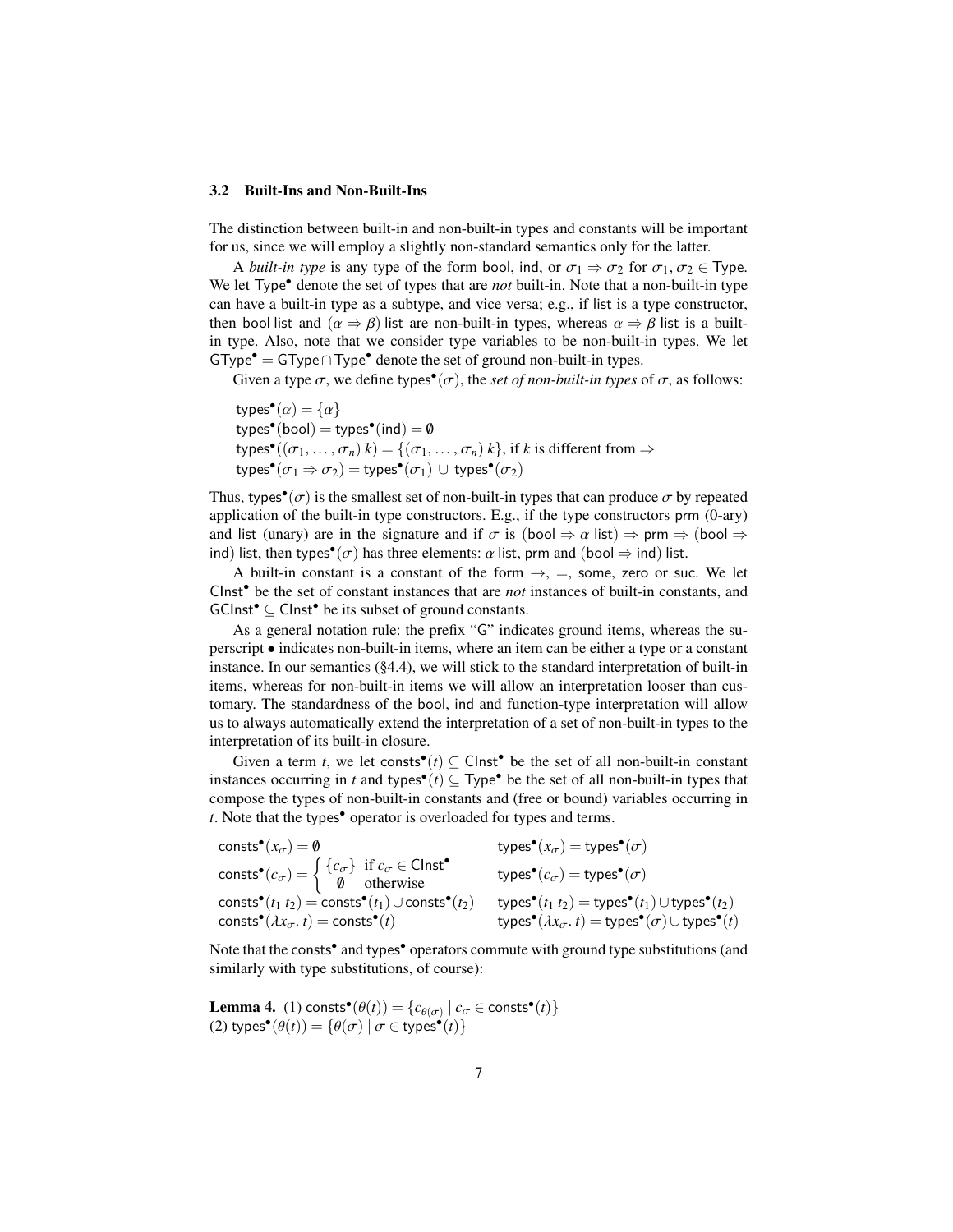#### 3.3 Deduction

If *D* is a finite set of closed formulas, a.k.a. a *theory*, and  $\varphi$  is a closed formula, we write  $D \vdash \varphi$  for the deducibility of  $\varphi$  from *D* according to the standard deduction rules of polymorphic HOL [\[13](#page-16-0)[,27\]](#page-16-2).<sup>[6](#page-7-0)</sup> A theory *D* is called *consistent* if there exists  $\varphi$  such that  $D \not\vdash \varphi$  (or equivalently if  $D \not\vdash$  False, where the formula False is defined in a standard way from the built-in constants).

### 3.4 Definitional Theories

We are interested in the consistency of theories arising from constant-instance and type definitions, which we call definitional theories.

Given  $c_{\sigma} \in \text{Clnst}^{\bullet}$  and a closed term  $t \in \text{Term}_{\sigma}$ , we let  $c_{\sigma} \equiv t$  denote the formula<br> $\sigma_t \in \text{W}$  call  $c_{\sigma} \equiv t$  a constant instance definition provided  $\text{TV}(t) \subseteq \text{TV}(c_0)$  (i.e.  $c_{\sigma} = t$ . We call  $c_{\sigma} \equiv t$  a *constant-instance definition* provided  $\text{TV}(t) \subseteq \text{TV}(c_{\sigma})$  (i.e.,  $TV(t) \subseteq TV(\sigma)$ ).

Given the types  $\tau \in \text{Type}^{\bullet}$  and  $\sigma \in \text{Type}$  and the closed term *t* whose type is  $\sigma \Rightarrow$ bool, we let  $\tau \equiv t$  denote the formula

$$
(\exists x_{\sigma}. t x) \rightarrow \n\exists rep_{\tau \Rightarrow \sigma}. \exists abs_{\sigma \Rightarrow \tau}.\n(\forall x_{\tau}. t (rep x)) \land (\forall x_{\tau}. abs (rep x) = x) \land (\forall y_{\sigma}. ty \rightarrow rep (abs y) = y).
$$

We call  $\tau \equiv t$  a *type definition*, provided  $TV(t) \subseteq TV(\tau)$  (which also implies  $TV(\sigma) \subseteq$  $TV(\tau)$ ).

Note that we defined  $\tau \equiv t$  *not* to mean:

(\*): *The type*  $\tau$  *is isomorphic, via abs and rep, to the subset of*  $\sigma$  *given by t* 

as customary in most HOL-based systems, but rather to mean:

#### *If <sup>t</sup> gives a nonempty subset of* σ*, then (\*) holds*

Moreover, note that we do *not* require  $\tau$  to have the form  $(\alpha_1, \ldots, \alpha_n)k$ , as is currently required in Isabelle/HOL and the other HOL provers, but, more generally, allow any  $\tau \in \text{Type}^{\bullet}$ . (To ensure consistency, we will also require that  $\tau$  has no common instance<br>with the left-hand side of any other type definition.) This enables an interesting feature: with the left-hand side of any other type definition.) This enables an interesting feature: ad hoc overloading for type definitions. For example, given a unary type constructor tree, we can have totally different definitions for nat tree, bool tree and  $\alpha$  list tree.

In general, a *definition* will have the form  $u \equiv t$ , where *u* is either a constant instance or a type and *t* is a term (subject to the specific constraints of constant-instance and type definitions). *u* and *t* are said to be the left-hand and right-hand sides of the definition. A *definitional theory* is a finite set of definitions.

<span id="page-7-0"></span><sup>6</sup> The deduction in polymorphic HOL takes place using open formulas in contexts. In addition, Isabelle/HOL distinguishes between theory contexts and proof contexts. We ignore these aspects in our presentation here, since they do not affect our consistency argument.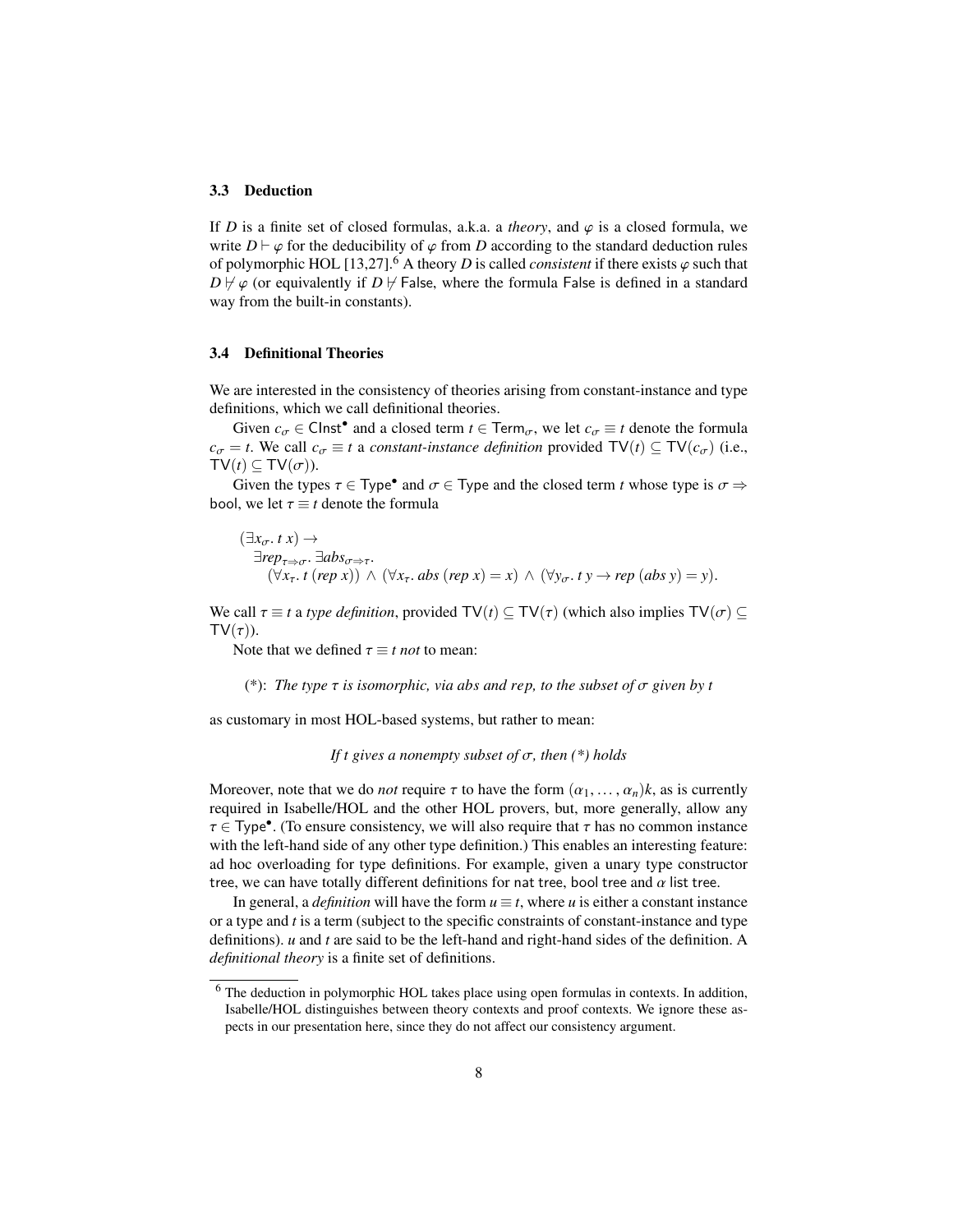### 3.5 The Consistency Problem

An Isabelle/HOL development proceeds by:

- 1. declaring constants and types
- 2. defining constant instances and types
- 3. stating and proving theorems using the deduction rules of polymorphic HOL

Consequently, at any point in the development, one has:

- 1. a signature  $(K, arOf: K \to \mathbb{N}, Const, tpOf: Const \to Type)$
- 2. a definitional theory *D*
- 3. other proved theorems

In our abstract formulation of Isabelle/HOL's logic, we do not represent explicitly point 3, namely the stored theorems that are not produced as a result of definitions, i.e., are not in *D*. The reason is that, in Isabelle/HOL, the theorems in *D* are not influenced by the others. Note that this is not the case of the other HOL provers, due to the type definitions: there,  $\tau \equiv t$ , with  $\text{tpOf}(t) = \sigma \Rightarrow \text{bool}$ , is introduced in the unconditional form (\*), and only after the user has proved that *t* gives a nonempty subset (i.e., that <sup>∃</sup>*x*σ. *t x* holds). Of course, Isabelle/HOL's behavior converges with standard HOL behavior since the user is also required to prove nonemptiness, after which (\*) is inferred by the system—however, this last inference step is normal deduction, having nothing to do with the definition itself. This very useful trick, due to Wenzel, cleanly separates definitions from proofs. In summary, we only need to guarantee the consistency of *D*:

The Consistency Problem: Find a sufficient criterion for a definitional theory *D* to be consistent (while allowing flexible overloading, as discussed in the introduction).

### <span id="page-8-1"></span>4 Our Solution to the Consistency Problem

Assume for a moment we have a proper dependency relation between defined items, where the defined items can be types or constant instances. Obviously, the closure of this relation under type substitutions needs to terminate, otherwise inconsistency arises immediately, as shown in Example [3.](#page-3-1) Moreover, it is clear that the left-hand sides of the definitions need to be orthogonal: defining  $c_{\alpha \times \text{ind}\Rightarrow \text{bool}}$  to be  $\lambda x_{\alpha \times \text{ind}}$ . False and  $c_{\text{ind}\times\alpha\Rightarrow\text{bool}}$  to be  $\lambda x_{\text{ind}\times\alpha}$ . True yields  $\lambda x_{\text{ind}\times\text{ind}}$ . False  $=c_{\text{ind}\times\text{ind}\Rightarrow\text{bool}}=\lambda x_{\text{ind}\times\text{ind}}$ . True and hence  $False = True$ .

It turns out that these necessary criteria are also *sufficient* for consistency. This was also believed by Wenzel and Obua; what they were missing was a proper dependency relation and a transparent argument for its consistency, which is what we provide next.

### <span id="page-8-0"></span>4.1 Definitional Dependency Relation

Given any binary relation *R* on Type<sup>•</sup>  $\cup$  Clnst<sup>•</sup>, we write  $R^+$  for its transitive closure,  $R^*$  for its reflexive-transitive closure and  $R^{\downarrow}$  for its (type-)substitutive closure, defined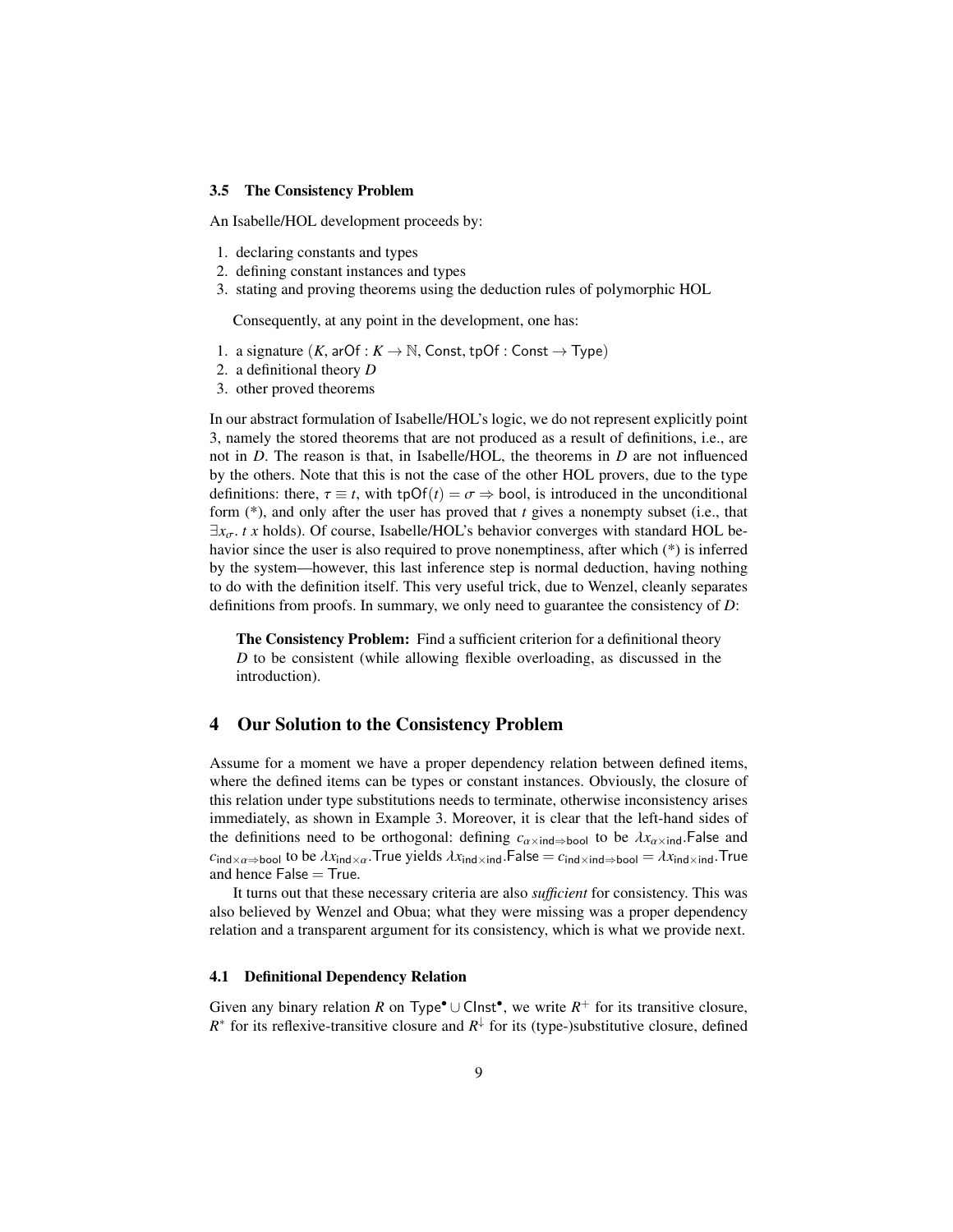as follows: *p R*<sup>↓</sup> *q* iff there exist *p'*, *q'* and a type substitution  $\rho$  such that  $p = \rho(p')$ ,  $q - \rho(q')$  and  $p' R q'$ . We say that a relation R is *terminating* if there exists no sequence  $q = \rho(q')$  and *p*<sup>*R*</sup> *R*<sup> $q'$ </sup>. We say that a relation *R* is *terminating* if there exists no sequence  $(n)$ , we such that *n*. *R n*<sub>1</sub>, *t n*<sup>1</sup> *R n*<sub>1</sub>, *t n*<sup>1</sup> *i*  $(p_i)_{i \in \mathbb{N}}$  such that  $p_i R p_{i+1}$  for all *i*.

Let us fix a definitional theory *D*. We say *D* is *orthogonal* if for all distinct definitions  $u \equiv t$  and  $u' \equiv t'$  in *D*, we have one of the following cases:

- either one of  $\{u, u'\}$  is a type and the other is constant instance<br>– or both *u* and *u'* are types and are orthogonal  $(u + u')$
- or both *u* and  $u'$  are types and are orthogonal  $(u \# u')$
- $-$  or both *u* and *u'* are constant instances and are orthogonal (*u* # *u'*)

We define the binary relation  $\leadsto$  on Type<sup>•</sup> ∪ Clnst<sup>•</sup> by setting  $u \leadsto v$  iff one of the following holds:

- 1. there exists a (constant-instance or type) definition in *D* of the form  $u \equiv t$  such that *v* ∈ consts• (*t*) ∪ types• (*t*)
- 2. there exists  $c \in \text{Const}^{\bullet}$  such that  $u = c_{\text{tpOf}(c)}$  and  $v \in \text{types}^{\bullet}(\text{tpOf}(c))$

We call  $\rightsquigarrow$  the *dependency relation* (associated to *D*).

Thus, when defining an item *u* by means of  $t$  (as in  $u \equiv t$ ), we naturally record that *u* depends on the constants and types appearing in *t* (clause 1); moreover, any constant *c* should depend on its type (clause 2). But notice the bullets! We only record dependencies on the non-built-in items, since intuitively the built-in items have a pre-determined semantics which cannot be redefined or overloaded, and hence by themselves cannot introduce inconsistencies. Moreover, we do not dig for dependencies under any nonbuilt-in type constructor—this can be seen from the definition of the types<sup>•</sup> operator on types which yields a singleton whenever it meets a non-built-in type constructor; the rationale for this is that a non-built-in type constructor has an "opaque" semantics which does not expose the components (as does the function type constructor). These intuitions will be made precise by our semantics in [§4.4.](#page-11-0)

Consider the following example, where the definition of  $\alpha$  *k* is omitted:

**Example 5** consts c :  $\alpha$  d :  $\alpha$ typedef  $\alpha$  k = ... defs c : ind  $k \Rightarrow$  bool  $\equiv$  (d : bool k  $k \Rightarrow$  ind  $k \Rightarrow$  bool) (d : bool k k)

We record that  $c_{ind\ k \Rightarrow bool}$  depends on the non-built-in constants  $d_{bool\ k\ k \Rightarrow ind\ k \Rightarrow bool}$  and  $d_{\text{bool }kk}$ , and on the non-built-in types bool *k k* and ind *k*. We do *not* record any dependency on the built-in types bool  $k \neq k$  ind  $k \Rightarrow$  bool, ind  $k \Rightarrow$  bool or bool. Also, we do *not* record any dependency on bool *k*, which can only be reached by digging under *k* in bool  $k \, k$ .

#### 4.2 The Consistency Theorem

We can now state our main result. We call a definitional theory *D well-formed* if it is orthogonal and the substitutive closure of its dependency relation,  $\leadsto^{\downarrow}$ , is terminating.

Note that a well-formed definitional theory is allowed to contain definitions of two different (but orthogonal) instances of the same constant—this ad-hoc overloading facility is a distinguishing feature of Isabelle/HOL among the HOL provers.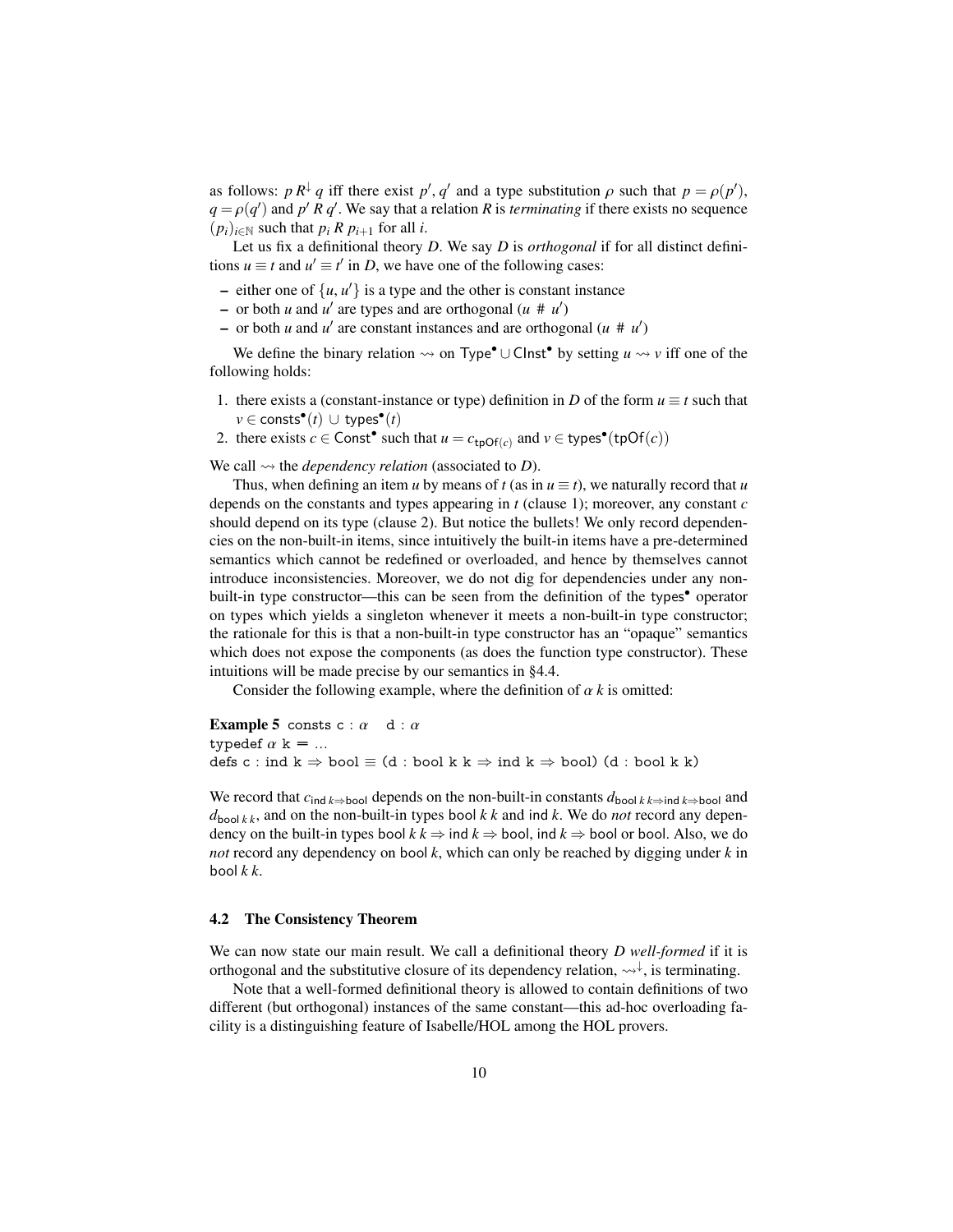Theorem 6 If *D* is well-formed, then *D* is consistent.

Previous attempts to prove consistency employed syntactic methods [\[34](#page-17-0)[,29\]](#page-16-13). Instead, we will give a semantic proof:

- 1. We define a new semantics of Polymorphic HOL, suitable for overloading and for which standard HOL deduction is sound ([§4.4\)](#page-11-0)
- 2. We prove that *D* has a model according to our semantics ([§4.5\)](#page-13-0)

Then 1 and 2 immediately imply consistency.

### 4.3 Inadequacy of the Standard Semantics of Polymorphic HOL

But why define a new semantics? Recall that our goal is to make sense of definitions as in Example [1.](#page-1-2) In the standard (Pitts) semantics [\[30\]](#page-16-6), one chooses a "universe" collection of sets  $U$  closed under suitable set operations (function space, an infinite set, etc.) and interprets:

- 1. the built-in type constructors and constants as their standard counterparts in  $\mathcal{U}$ :
	- [bool] and [ind] are some chosen two-element set and infinite set in  $U$
	- $\Rightarrow$   $\exists$  :  $\mathcal{U} \rightarrow \mathcal{U} \rightarrow \mathcal{U}$  takes two sets  $A_1, A_2 \in \mathcal{U}$  to the set of functions  $A_1 \rightarrow A_2$
	- [True] and [False] are the two distinct elements of [bool], etc.
- 2. the non-built-in type constructors similarly:
	- a defined type prm or type constructor list as an element  $[pm] \in \mathcal{U}$  or operator [list] :  $\mathcal{U} \rightarrow \mathcal{U}$ , produced according to their "typedef"
	- a polymorphic constant such as perm : prm  $\rightarrow \alpha \rightarrow \alpha$  as a family [perm]  $\in$  $\prod_{A \in \mathcal{U}} [\textsf{prm}] \rightarrow A \rightarrow A$

In standard polymorphic HOL, perm would be either completely unspecified, or completely defined in terms of previously existing constants—this has a faithful semantic counterpart in  $U$ . But now how to represent the overloaded definitions of perm from Example [1?](#page-1-2) In  $U$ , they would become:

$$
\begin{aligned} \left[\text{perm}\right]_{\text{[atom]}} p i a &= \left[\text{apply}\right] p i a \\ \left[\text{perm}\right]_{\text{[nat]}} p i n &= n \\ \left[\text{perm}\right]_{\text{[list]}(A)} p i x s &= \left[\text{map}\right]_A \left(\left[\text{perm}\right]_A p i\right) x s \end{aligned}
$$

There are two problems with these semantic definitions. First, given  $B \in \mathcal{U}$ , the value of  $\lbrack \mathsf{perm} \rbrack_B$  varies depending on whether *B* has the form  $\lbrack \mathsf{atom} \rbrack$ , or  $\lbrack \mathsf{nat} \rbrack$ , or  $\lbrack \mathsf{listl} \rbrack(A)$ for some  $A \in U$ ; hence the interpretations of the type constructors need to be nonoverlapping—this is not guaranteed by the assumptions about  $U$ , so we would need to perform some low-level set-theoretic tricks to achieve the desired property. Second, even though the definitions are syntactically terminating, their semantic counterparts may not be: unless we again delve into low-level tricks in set theory (based on the axiom of foundation), it is not guaranteed that decomposing a set  $A_0$  as  $[list](A_1)$ , then  $A_1$  as  $[list](A_2)$ , and so on (as prescribed by the third equation for  $[perm]$ ) is a terminating process.

Even worse, termination is in general a global property, possibly involving both constants and type constructors, as shown in the following example where *c* and *k* are mutually defined (so that a copy of  $e_{\text{bool }k^n}$  is in bool  $k^{n+1}$  iff *n* is even):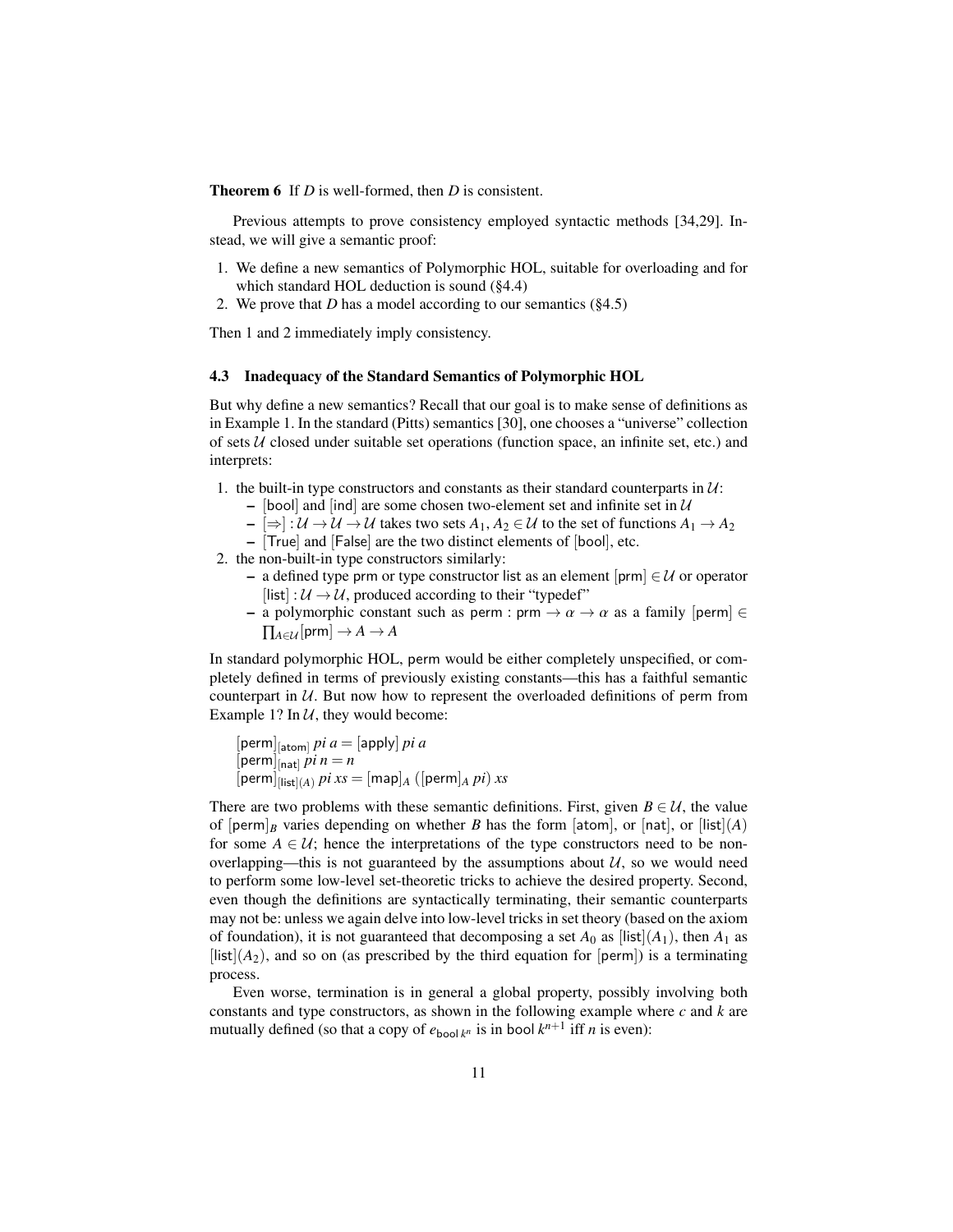**Example 7** consts c :  $\alpha \Rightarrow$  bool d :  $\alpha \in \alpha$ typedef  $\alpha$  k = {d: $\alpha$ }  $\cup$  {e :  $\alpha$  . c (d :  $\alpha$ )} c  $(x : \alpha k) \equiv \neg c$  (d :  $\alpha$ ) c  $(x : bool) \equiv True$ 

The above would require a set-theoretic setting where such fixpoint equations have solutions; this is in principle possible, provided we tag the semantic equations with enough syntactic annotations to guide the fixpoint construction. However, such a construction seems excessive given the original intuitive justification: the definitions are "OK" because they do not overlap and they terminate. On the other hand, a purely syntactic (proof-theoretic) argument also seems difficult due to the mixture of constant definitions and (conditional) type definitions.

Therefore, we decide to go for a natural syntactic-semantic blend, which avoids stunt performance in set theory: we do *not* semantically interpret the polymorphic types, but only the ground types, thinking of the former as "macros" for families of the latter. For example,  $\alpha \Rightarrow \alpha$  list represents the family  $(\tau \Rightarrow \tau \text{ list})_{\tau \in \text{GType}}$ . Consequently, we think of the meaning of  $\alpha \Rightarrow \alpha$  list not as  $\prod_{A \in \mathcal{U}} A \rightarrow [$ list] $(A)$ , but rather as  $\prod_{\tau \in \mathsf{GType}}[\tau] \to [\tau]$  list]. Moreover, a polymorphic formula  $\varphi$  of type, say,  $(\alpha \Rightarrow \alpha \text{ list}) \Rightarrow$ bool, will be considered true just in case all its ground instances of types ( $\tau \Rightarrow \tau$  list)  $\Rightarrow$ bool are true.

Another (small) departure from standard HOL semantics is motivated by our goal to construct a model for a well-formed definitional theory. Whereas in standard semantics one first interprets all type constructors and constants and only afterwards extends the interpretation to terms, here we need to interpret some of the terms eagerly, *before* some of the types and constants. Namely, given a definition  $u \equiv t$ , we interpret *t* before we interpret *u* (according to *t*). This requires a straightforward refinement of the notion of semantic interpretation: to interpret a term, we only need the interpretations for a sufficient fragment of the signature containing all the items appearing in *t*.

#### <span id="page-11-0"></span>4.4 Ground, Fragment-Localized Semantics for Polymorphic HOL

Recall that we have a fixed signature  $(K, arOf, Const, tpOf)$ , that  $GType<sup>•</sup>$  is the set of ground non-huilt-in types and  $GCheck<sup>•</sup>$  the set of ground non-huilt-in constant instances ground non-built-in types and GCInst<sup>•</sup> the set of ground non-built-in constant instances.

Given *T*  $\subseteq$  Type, we define Cl(*T*)  $\subseteq$  Type, the *built-in closure* of *T*, inductively:

- *<sup>T</sup>* ∪ {bool, ind} ⊆ Cl(*T*)
- $-\sigma_1 \Rightarrow \sigma_2 \in \text{Cl}(T)$  if  $\sigma_1 \in \text{Cl}(T)$  and  $\sigma_2 \in \text{Cl}(T)$

I.e.,  $Cl(T)$  is the smallest set of types built from T by repeatedly applying built-in type constructors.

A *(signature) fragment* is a pair  $(T, C)$  with  $T \subseteq GType^{\bullet}$  and  $C \subseteq GClnst^{\bullet}$  such that  $C|(T)$  for all  $c \in C$  $\sigma \in \mathsf{Cl}(T)$  for all  $c_{\sigma} \in \mathcal{C}$ .

Let  $F = (T, C)$  be a fragment. We write:

- $-$  Type<sup>F</sup>, for the set of types generated by this fragment, namely  $Cl(T)$
- $\mathsf{Term}^F$ , for the set of terms that fall within this fragment, namely  $\{t \in \mathsf{Term} \mid \mathsf{Term} \}$  $\tt typees^{\bullet}(t) \subseteq T \land const^{\bullet}(t) \subseteq C$
- Fmla*<sup>F</sup>* , for Fmla∩Term*<sup>F</sup>*

<span id="page-11-1"></span>Lemma 8. The following hold: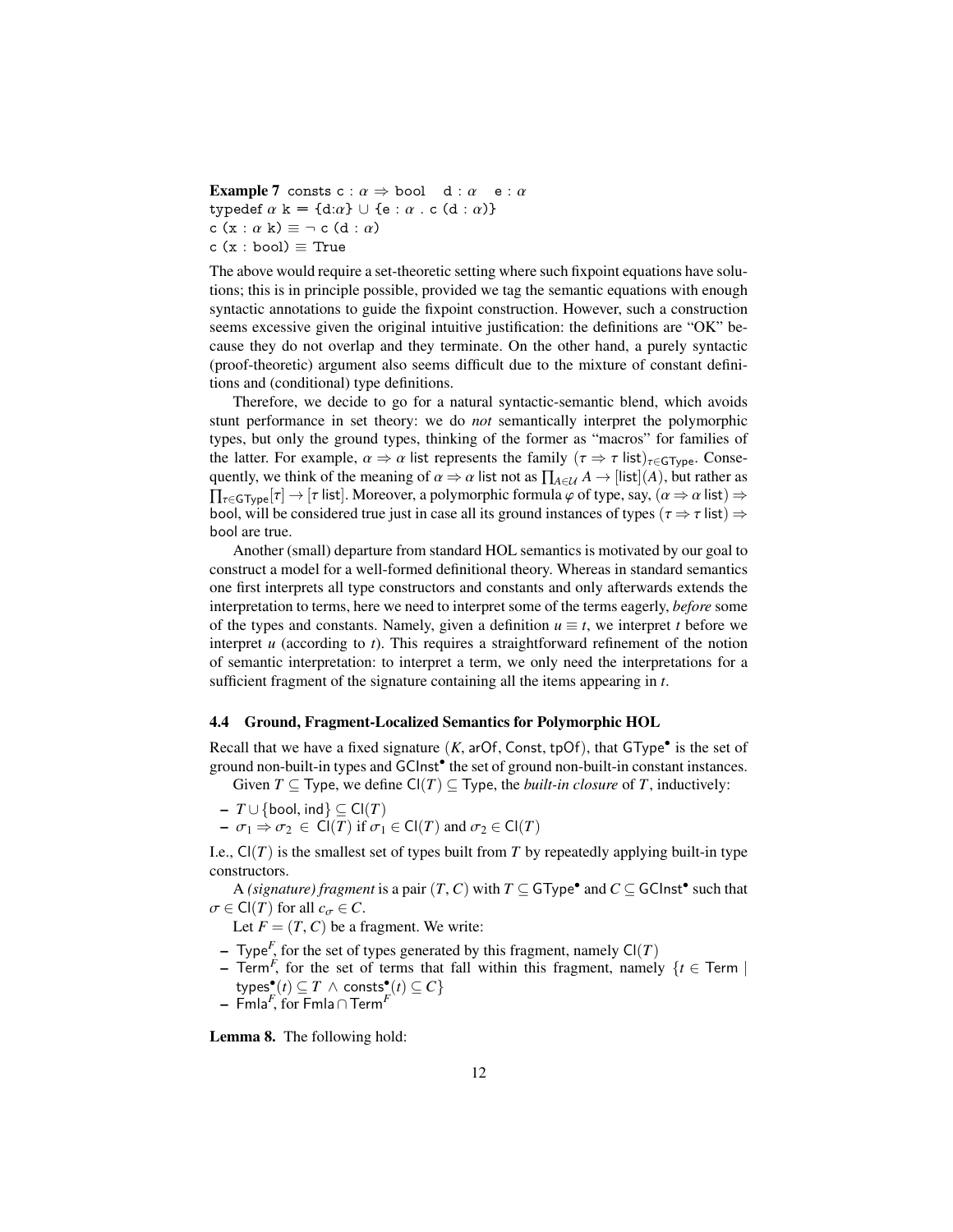- (1)  $Type<sup>F</sup> \subseteq GType$
- (2) Term*<sup>F</sup>* ⊆ GTerm
- (3) If  $t \in \mathsf{Term}^F$ , then  $\mathsf{tpOf}(t) \in \mathsf{Type}^F$
- (4) If  $t \in \mathsf{Term}^F$ , then  $\mathsf{FV}(t) \subseteq \mathsf{Term}^F$
- (5) If  $t \in \text{Term}^F$ , then each subterm of *t* is also in Term*<sup>F</sup>*
- (6) If  $t_1, t_2 \in \text{Term}^F$  and  $x_{\sigma} \in \text{Var}_{\text{Type}^F}$ , then  $t_1[t_2/x_{\sigma}] \in \text{Term}^F$

The above straightforward lemma shows that fragments *F* include only ground items (points (1) and (2)) and are "autonomous" entities: the type of a term from *F* is also in *F* (3), and similarly for the free (term) variables (4), subterms (5) and substituted terms (6). This autonomy allows us to define semantic interpretations for fragments.

For the rest of this paper, we fix the following:

- a singleton set {∗}
- a two-element set {true, false}
- a global choice function, choice, that assigns to each nonempty set *A* an element choice $(a) \in A$

Let  $F = (T, C)$  be a fragment. An *F*-interpretation is a pair  $\mathcal{I} = (([\tau])_{\tau \in T}, ([c_{\tau}])_{c_{\tau} \in C})$ such that:

- 1.  $(|\tau|)_{\tau \in T}$  is a family such that  $|\tau|$  is a non-empty set for all  $\tau \in T$ . We extend this to a family  $(\tau)_{\tau \in \mathsf{Cl}(T)}$  by interpreting the built-in type constructors as expected:
- $[bool] = {true, false}$  $\left[\text{ind}\right] = \mathbb{N}$  (the set of natural numbers)<sup>[7](#page-12-0)</sup>  $[\sigma \Rightarrow \tau] = [\sigma] \rightarrow [\tau]$  (the set of functions from  $[\sigma]$  to  $[\tau]$ ) 2.  $([c_{\tau}])_{c_{\tau} \in C}$  is a family such that  $[c_{\tau}] \in [\tau]$  for all  $c_{\tau} \in C$

(Note that, in condition 2 above,  $[\tau]$  refers to the extension described at point 1.)

Let GBI<sup>F</sup> be the set of ground built-in constant instances  $c_{\tau}$  with  $\tau \in Type^F$ . We extend the family  $([c_{\tau}])_{c_{\tau} \in C}$  to a family  $([c_{\tau}])_{c_{\tau} \in C \cup GB}$  by interpreting the built-in constants as expected constants as expected:

- [→bool⇒bool⇒bool] as the logical implication on {true, false}
- $[=_{\tau \Rightarrow \tau \Rightarrow \text{bool}}]$  as the equality predicate in  $[\tau] \rightarrow [\tau] \rightarrow \{\text{true}, \text{false}\}$
- [zero<sub>ind</sub>] as 0 and [suc<sub>ind⇒ind</sub>] as the successor function for  $\mathbb N$
- $\left[\text{some}_{(\tau \Rightarrow \text{bool}) \Rightarrow \tau}\right]$  as the following function, where, for each *f* :  $[\tau] \rightarrow \{\text{true}, \text{false}\},$ <br>we let  $\Delta \subset \int \alpha \subset [\tau] + f(\alpha) \text{true}\}\$ . we let  $A_f = \{a \in [\tau] \mid f(a) = \text{true}\}$ :

[some<sub>(τ\Rightarrow bool)</sub>
$$
\Rightarrow
$$
<sub>τ</sub>](f) = { choice( $A_f$ ) if  $A_f$  is non-empty  
choice([τ]) otherwise

In summary, an interpretation *I* is a pair of families  $(([\tau])_{\tau \in T}, ([c_{\tau}])_{c_{\tau} \in C})$ , which in fact gives rise to an extended pair of families  $(([\tau])_{\tau \in \mathbb{C}(\tau)}, ([c_{\tau}])_{c_{\tau} \in \mathbb{C} \cup \mathbb{GBI}^F})$ .<br>Now we are easily to intervert the target in  $\mathcal{F}_{\text{max}}$  association to  $\mathcal{F}_{\text{max}}$ .

Now we are ready to interpret the terms in  $\text{Term}^F$  according to  $\mathcal{I}$ . A valuation  $\xi : Var_{Type^F} \to Set$  is called *I*-compatible if  $\xi(x_{\sigma}) \in [\sigma]^{\mathcal{I}}$  for each  $x_{\sigma} \in Var_{GType^F}$ . We write Comp<sup>*I*</sup> for the set of compatible valuations. For each  $t \in \text{Term}^F$ , we define a function  $[t]$ : Comp<sup> $\mathcal{I}$ </sup>  $\rightarrow$  [tpOf(*t*)] recursively over terms as expected:

<span id="page-12-0"></span> $7$  Any infinite (not necessarily countable) set would do here; we only choose  $\mathbb N$  for simplicity.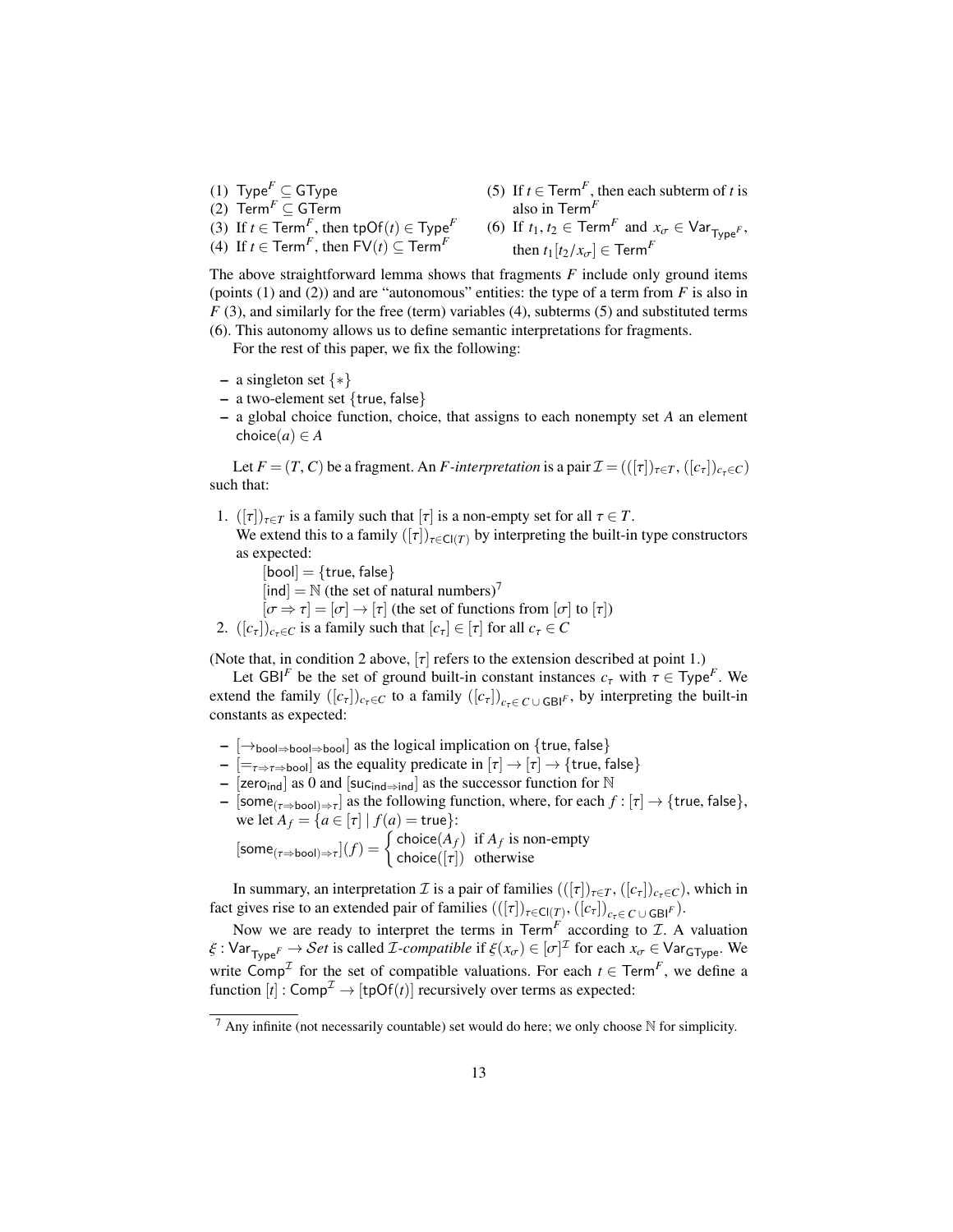$[x_{\sigma}](\xi) = \xi(x_{\sigma})$ <br> $[c_{-}](\xi) = [c_{-}]$  $[c_{\sigma}](\xi) = [c_{\sigma}]$ <br> $[t_1, t_2](\xi) = [t_1, t_2]$  $[t_1 t_2](\xi) = [t_1](\xi) ([t_2](\xi))$  $[\lambda x_{\sigma}, t](\xi)$  is the function sending each  $a \in [\sigma]$  to  $[t](\xi(x_{\sigma} \leftarrow a))$ , where  $\xi(x_{\sigma} \leftarrow a)$  is  $\xi$  updated with *a* at  $x_{\sigma}$ 

(Note that this recursive definition is correct thanks to Lemma [8.](#page-11-1)(5).)

If *t* is a closed term, then  $[t]$  does not truly depend on  $\xi$ , and hence we can assume  $[t] \in [\text{tpOf}(t)]$ . In what follows, we only care about the interpretation of closed terms.

The above concepts are parameterized by a fragment  $F$  and an  $F$ -interpretation  $\mathcal{I}$ . If *I* or *F* are not clear from the context, we may write, e.g.,  $[t]^{\mathcal{I}}$  or  $[t]^{\mathcal{F},\mathcal{I}}$ . If  $\varphi \in \text{Fmla}^{\mathcal{F}},$ <br>we say that *T* is a model of  $\varphi$  written  $\mathcal{T} \models \varphi$  if  $\lbrack \varphi \rbrack^{\mathcal{I}}$   $-$  true we say that *I* is a *model* of  $\varphi$ , written  $\mathcal{I} \models \varphi$ , if  $[\varphi]^{\mathcal{I}} = \text{true}$ .<br>Note that the pairs  $(F, \mathcal{T})$  are naturally ordered: Given

Note that the pairs  $(F, \mathcal{I})$  are naturally ordered: Given fragments  $F_1 = (T_1, C_1)$ and  $F_2 = (T_2, C_2)$ ,  $F_1$ -interpretation  $\mathcal{I}_1$  and  $F_2$ -interpretation  $\mathcal{I}_2$ , we define  $(F_1, \mathcal{I}_1) \leq$  $(F_2, \mathcal{I}_2)$  to mean  $T_1 \subseteq T_2$ ,  $C_1 \subseteq C_2$  and  $[u]^{\mathcal{I}_1} = [u]^{\mathcal{I}_2}$  for all  $u \in T_1 \cup C_1$ .

<span id="page-13-1"></span>**Lemma 9.** If  $(F_1, \mathcal{I}_1) \leq (F_2, \mathcal{I}_2)$ , then the following hold:

| (1) $TypeF_1 \subseteq TypeF_2$   | (3) $[\tau]^{F_1, \mathcal{I}_1} = [\tau]^{F_2, \mathcal{I}_2}$ for all $\tau \in Type^{F_1}$ |
|-----------------------------------|-----------------------------------------------------------------------------------------------|
| (2) Term $F_1 \subseteq Term F_2$ | (4) $[t]^{F_1,\mathcal{I}_1} = [t]^{F_2,\mathcal{I}_2}$ for all $t \in \text{Term}^{F_1}$     |

The *total fragment*  $\top = (GType^{\bullet}, GClnst^{\bullet})$  is the top element in this order. Note  $Two^{\top} - GTwo^{\top} = GTerm$ that  $Type<sup>T</sup> = GType$  and  $Term<sup>T</sup> = GTerm$ .

So far,  $\mathcal{I} \models \varphi$ , the notion of  $\mathcal I$  being a model of  $\varphi$ , was only defined for formulas  $\varphi$ that belong to Term*<sup>F</sup>* , in particular, that are ground formulas. As promised, we extend this to polymorphic formulas by quantifying universally over all ground type substitutions. We only care about such an extension for the total fragment: Given a polymorphic formula  $\varphi$  and a  $\top$ -interpretation  $\mathcal{I}$ , we say  $\mathcal{I}$  is a *model* of  $\varphi$ , written  $\mathcal{I} \models \varphi$ , if  $\mathcal{I} \models \theta(\varphi)$ for all ground type substitutions θ. This extends to sets *<sup>E</sup>* of (polymorphic) formulas:  $\mathcal{I} \models E$  is defined as  $\mathcal{I} \models \varphi$  for all  $\varphi \in E$ .

Theorem 10 (Soundness) Let *E* be a set of formulas that has a total-fragment model, i.e., there exists a  $\top$ -interpretation  $\mathcal I$  such that  $\mathcal I \models E$ . Then *E* is consistent.

*Proof.* It is routine to verify that the deduction rules for polymorphic HOL are sound w.r.t. our ground semantics.  $\Box$ 

### <span id="page-13-0"></span>4.5 The Model Construction

The only missing piece from the proof of consistency is the following:

**Theorem 11** Assume *D* is a well-formed definitional theory. Then it has a total-fragment model, i.e., there exists a  $\top$ -interpretation  $\mathcal I$  such that  $\mathcal I \models D$ .

*Proof.* For each  $u \in GType^{\bullet} \cup GClnst^{\bullet}$ , we define [*u*] by well-founded recursion on  $\rightsquigarrow^{\downarrow +}$ , the transitive closure of  $\rightsquigarrow^{\downarrow}$ ; indeed, the latter is a terminating (well-founded) relation by the well-formedness of *D*, hence the former is also terminating.

We assume [*v*] has been defined for all  $v \in GType^{\bullet} \cup GClnst^{\bullet}$  such that  $u \leadsto^{\downarrow +} v$ . In order to define [*u*], we first need some terminology: We say that a definition  $w \equiv s$ matches *u* if there exists a type substitution  $\theta$  with  $u = \theta(w)$ . We distinguish the cases:

1. There exists no definition in *D* that matches *u*. Here we have two subcases: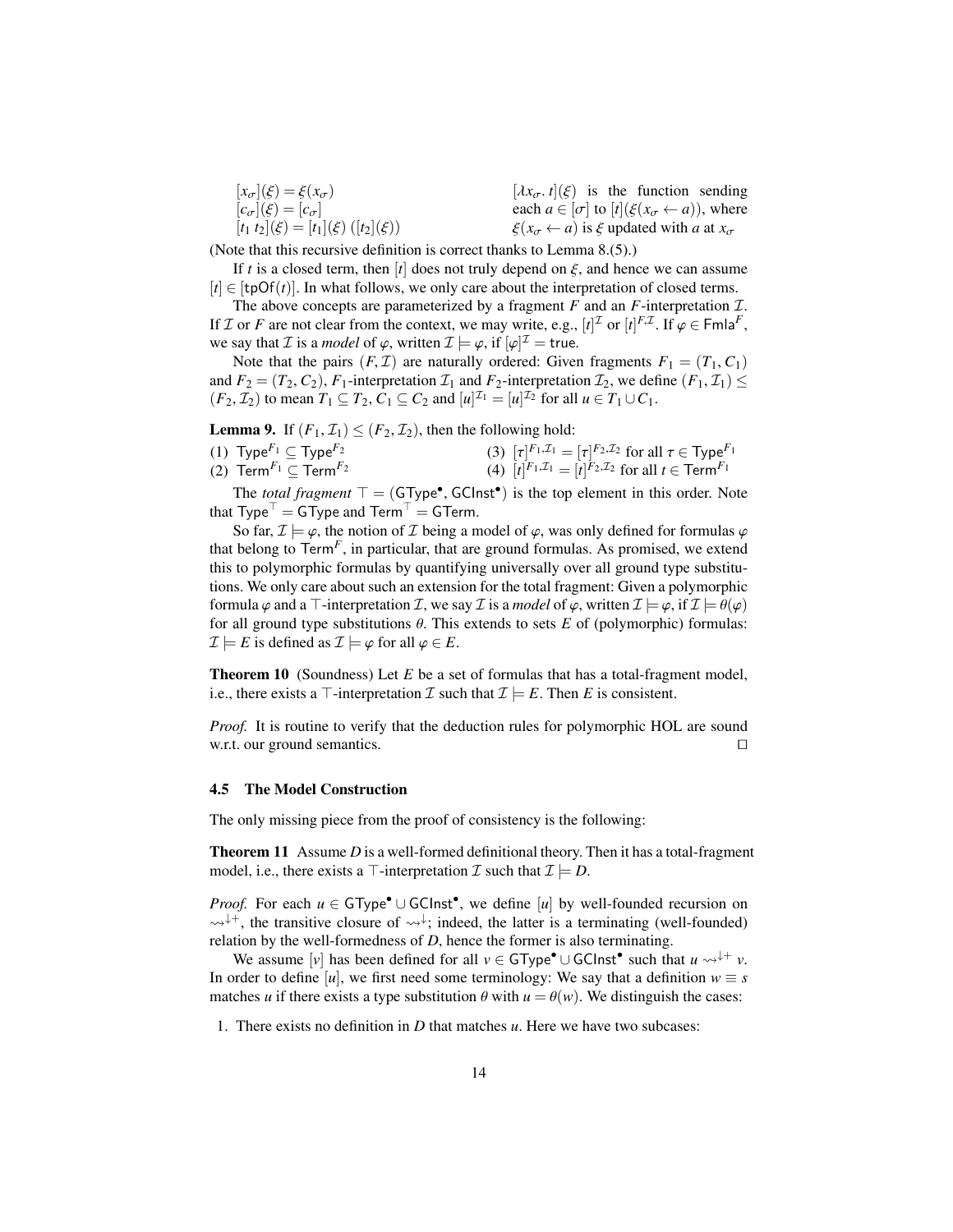$-u \in GType^{\bullet}$ . Then we define  $[u] = \{ * \}.$ 

- $u \in \text{GClnst}^{\bullet}$ . Say *u* has the form  $c_{\sigma}$ . Then  $u \leadsto^{\downarrow} \sigma$ , and hence  $[\sigma]$  is defined; we define  $[u]$  = choice( $[\sigma]$ ).
- 2. There exists a definition  $w \equiv s$  in D that matches *u*. Then let  $\theta$  be such that  $u = \theta(w)$ , and let  $t = \theta(s)$ . Let  $V_u = \{v \mid u \leadsto^{++} v\}$ ,  $T_u = V_u \cap \text{Type and } C_u = V_u \cap \text{Clnst. It}$ follows from the definition of  $\rightsquigarrow$  that  $F_u = (T_u, C_u)$  is a fragment; moreover, from the definition of  $\leadsto$  and Lemma [4,](#page-6-0) we obtain that types<sup>•</sup>(*t*)  $\subseteq T_u$  and consts<sup>•</sup>(*t*)  $\subseteq$ *C<sub>u</sub>*, which implies  $t \in \text{Term}^{F_u}$ ; hence we can speak of the value  $[t]^{F_u, \mathcal{I}_u}$  obtained from the  $F_u$ -interpretation  $\mathcal{I}_u = (([v])_{v \in \mathcal{I}_u}, ([v])_{v \in \mathcal{C}_u})$ . We have two subcases:
	- $u \in \mathsf{GClnst}^{\bullet}$ . Then we define  $[u] = [t]^{F_u, \mathcal{I}_u}$ .
	- $-$  *u* ∈ GType<sup>•</sup>. Then the type of *t* has the form *σ* ⇒ bool; and since *σ* ∈ types<sup>•</sup>(*t*) ⊆<br>Type<sup>F<sub>*u*</sub> it follows that [*α*]<sup>F<sub>*u*</sub>,T<sub>*u*</sub></sub> is also defined. We have two subsubcases:</sup></sup> Type<sup>*Fu*</sup>, it follows that  $[\sigma]^{F_u, \mathcal{I}_u}$  is also defined. We have two subsubcases:
		- $[\exists x_{\sigma}. t \ x] = \text{false}$ . Then we define  $[u] = \{*\}.$
		- $[\exists x_{\sigma}. t \ x] = \text{true}.$  Then we define  $[u] = \{a \in [\sigma]^{F_u, \mathcal{I}_u} \mid [t](a) = \text{true}\}.$

Having defined the  $\top$ -interpretation  $\mathcal{I} = (([u])_{u \in GType^{\bullet}}, ([u])_{u \in GCheck^{\bullet}})$ , it remains to show that  $\mathcal{I} \models D$ . To this end, let  $w \equiv s$  be in *D* and let  $\theta'$  be a ground type substitution.<br>We need to show  $\mathcal{I} \models \theta'(w = s)$  i.e.  $\mathcal{I} \models \theta'(w) = \theta'(s)$ We need to show  $\mathcal{I} \models \theta'(w \equiv s)$ , i.e.,  $\mathcal{I} \models \theta'(w) \equiv \theta'(s)$ .

Let  $u = \theta'(w)$ ; then *u* matches  $w \equiv s$ , and by orthogonality this is the only definition<br>Othat it matches. So the definition of [*u*] proceeds with case 2 above, using  $w = s$  in *D* that it matches. So the definition of [*u*] proceeds with case 2 above, using  $w \equiv s$  let  $\theta$  be the ground type substitution considered there. Since  $\theta'(w) = \theta(w)$ , it follows that  $\theta'$  and  $\theta$  coincide on the type variables of w and hence on the type variables of that  $\theta'$  and  $\theta$  coincide on the type variables of *w*, and hence on the type variables of *s* (because in any definition, the type variables of the right-hand side are included in *s* (because, in any definition, the type variables of the right-hand side are included in those of the left-hand side); hence  $\theta'(s) = \theta(s)$ .<br>Now the desired foot follows from the definition

Now the desired fact follows from the definition of  $I$ , by a case analysis matching the subcases of the above case 2. (Note that the definition operates with  $[t]^{F_u, \mathcal{I}_u}$ , whereas we need to prove the fact for  $[t]^{T,T}$ ; however, since  $(F_u, \mathcal{I}_u) \leq (\top, \mathcal{I})$ , by Lemma [9](#page-13-1) the two values coincide: and similarly for  $[c]^{T,L}$  vs.  $[c]^{T,\mathcal{I}}$ two values coincide; and similarly for  $[\sigma]^{F_u, \mathcal{I}_u}$  vs.  $[\sigma]^{T, \mathcal{I}}$ .)  $\qquad \qquad \Box$ 

# <span id="page-14-0"></span>5 Deciding Well-Formedness

We proved that every well-formed theory is consistent. From the implementation perspective, we can ask ourselves how difficult it is to check that the given theory is wellformed. We can check that *D* is definitional and orthogonal by simple polynomial algorithms. On the other hand, Obua [\[29\]](#page-16-13) showed that a dependency relation generated by overloaded definitions can encode the Post correspondence problem and therefore termination of such a relation is not even a semi-decidable problem.

Kunčar [\[20\]](#page-16-11) takes the following approach: Let us impose a syntactic restriction, called *compositionality*, on accepted overloaded definitions which makes the termination of the dependency relation decidable while still permitting all use cases of overloading in Isabelle. Namely, let  $\rightarrow$  be the substitutive and transitive closure of the dependency relation  $\rightsquigarrow$  (which is in fact equal to  $\rightsquigarrow^{+\dagger}$ ). Then *D* is called *composable* if for all *u*, *u'* that are left-hand sides of some definitions from *D* and for all *v* such that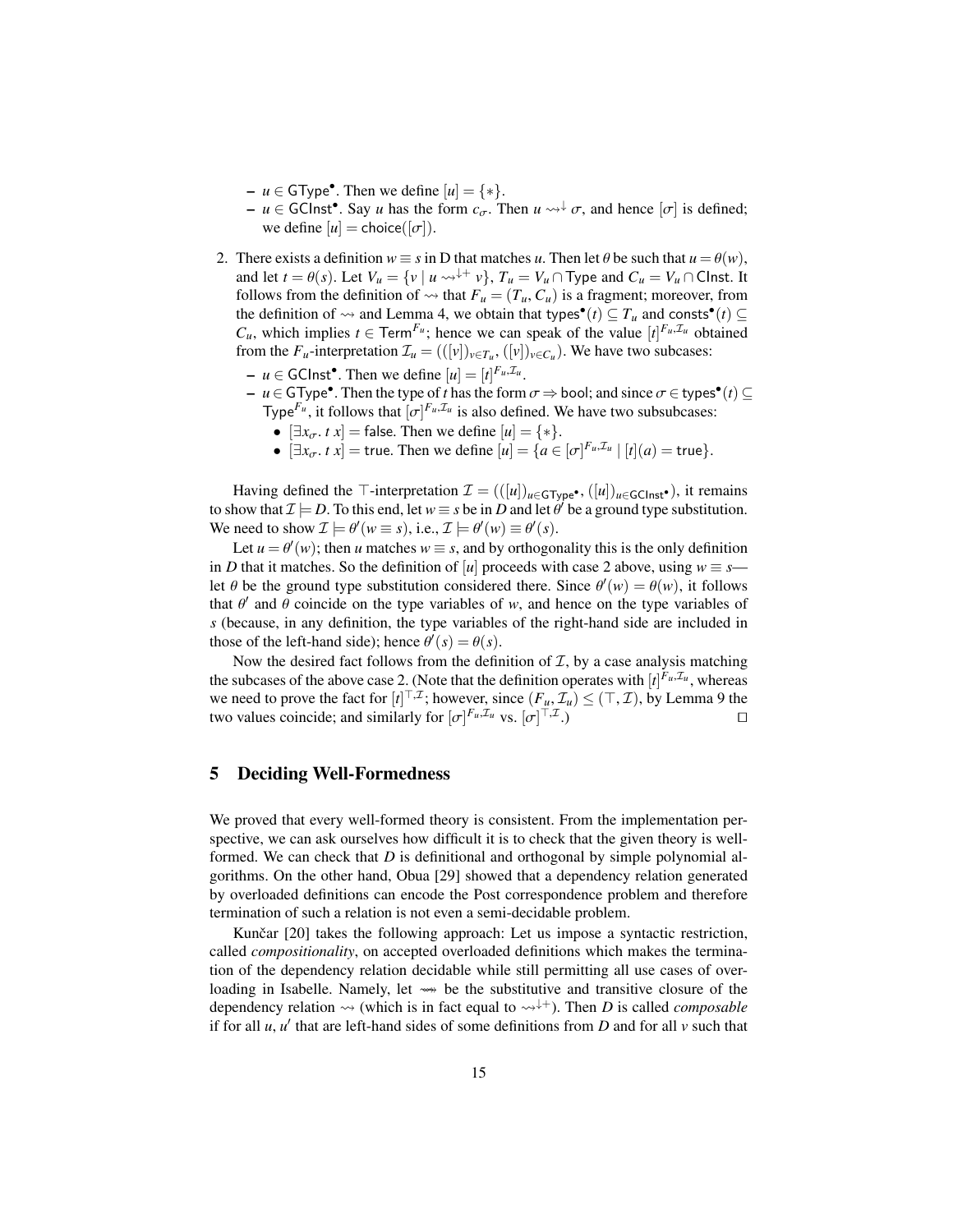$u \rightarrow v$ , it holds that either  $u' \le v$ , or  $v \le u'$ , or  $u' \ne v$ . Under composability, termination of  $\rightarrow$  is equivalent to acyclicity of  $\rightarrow$ , which is a decidable condition.<sup>[8](#page-15-0)</sup>

**Theorem 12** The property of *D* of being composable and well-formed is decidable.

*Proof.* The above-mentioned paper [\[20\]](#page-16-11) presents a quadratic algorithm (in the size of  $\sim$ ), CHECK, that checks that *D* is definitional, orthogonal and composable, and that  $\sim$ terminates.[9](#page-15-1) Notice that = <sup>↓</sup><sup>+</sup> terminates iff <sup>↓</sup> terminates. Thus, CHECK decides whether  $D$  is composable and well-formed.  $\square$ 

For efficiency reasons, we optimize the size of the relation that the quadratic algorithm works with. Let  $\leadsto_1$  be the relation defined like  $\leadsto$ , but only retaining clause 1 in its definition. Since  $\leadsto \downarrow$  is terminating iff  $\leadsto_1^{\downarrow}$  is terminating, it suffices to check termination of the latter.

# 6 Conclusion

We have provided a solution to the consistency problem for Isabelle/HOL's logic, namely, polymorphic HOL with ad hoc overloading. Consistency is a crucial, but rather weak property—a suitable notion of conservativeness (perhaps in the style of Wenzel [\[34\]](#page-17-0), but covering type definitions as well) is left as future work. Independently of Isabelle/HOL, our results show that Gordon-style type definitions and ad hoc overloading can be soundly combined and naturally interpreted semantically.

Acknowledgments. We thank Tobias Nipkow, Larry Paulson and Makarius Wenzel for inspiring discussions and the anonymous referees for many useful comments. This paper was partially supported by the DFG project Security Type Systems and Deduction (grant Ni 491/13-3) as part of the program Reliably Secure Software Systems  $(RS^3,$ priority program 1496).

<span id="page-15-0"></span><sup>8</sup> Composability reduces the search space when we are looking for the cycle—it tells us that there exist three cases on how to extend a path (to possibly close a cycle): in two cases we can still (easily) extend the path ( $v \le u'$  or  $u' \le v$ ) and in one case we cannot ( $v \ne u'$ ). The fourth case (*v* and *u*<sup> $\prime$ </sup> have a non-trivial common instance; formally  $u' \nleq v$  and  $v \nleq u'$  and there exists *w* such that  $w \le u'$ ,  $w \le v$ ), which complicates the extension of the path, is ruled out by composability. More about composability can be found in the original paper.

<span id="page-15-1"></span><sup>&</sup>lt;sup>9</sup> The correctness proof is relatively general and works for any  $\rightarrow \mathcal{U}_{\Sigma} \rightarrow \mathcal{U}_{\Sigma} \rightarrow$  bool on a set  $U_{\Sigma}$  endowed with a certain structure—namely, three functions = :  $U_{\Sigma} \to U_{\Sigma} \to$  bool, App : (Type  $\to$  Type)  $\to \mathcal{U}_{\Sigma} \to \mathcal{U}_{\Sigma}$  and size :  $\mathcal{U}_{\Sigma} \to \mathbb{N}$ , indicating how to compare for equality, typesubstitute and measure the elements of  $U_{\Sigma}$ . In this paper, we set  $\Sigma = (K, \text{arOf}, C, \text{tpOf})$  and  $U_{\Sigma}$  = Type<sup>•</sup> ∪ Clnst<sup>•</sup>. The definition of =, App and size is then straightforward: two elements of Type<sup>•</sup> ∪ Clnst<sup>•</sup> are equal iff they are both constant instances and they are equal or they are of Type<sup>•</sup> ∪ Clnst<sup>•</sup> are equal iff they are both constant instances and they are equal or they are both types and they are equal; App  $\rho \tau = \rho(\tau)$  and App  $\rho c_{\tau} = c_{\rho(\tau)}$ ; finally, size( $\tau$ ) counts the number of type constructors in  $\tau$  and size( $c$ )  $-\text{size}(\tau)$ number of type constructors in  $\tau$  and size( $c_{\tau}$ ) = size( $\tau$ ).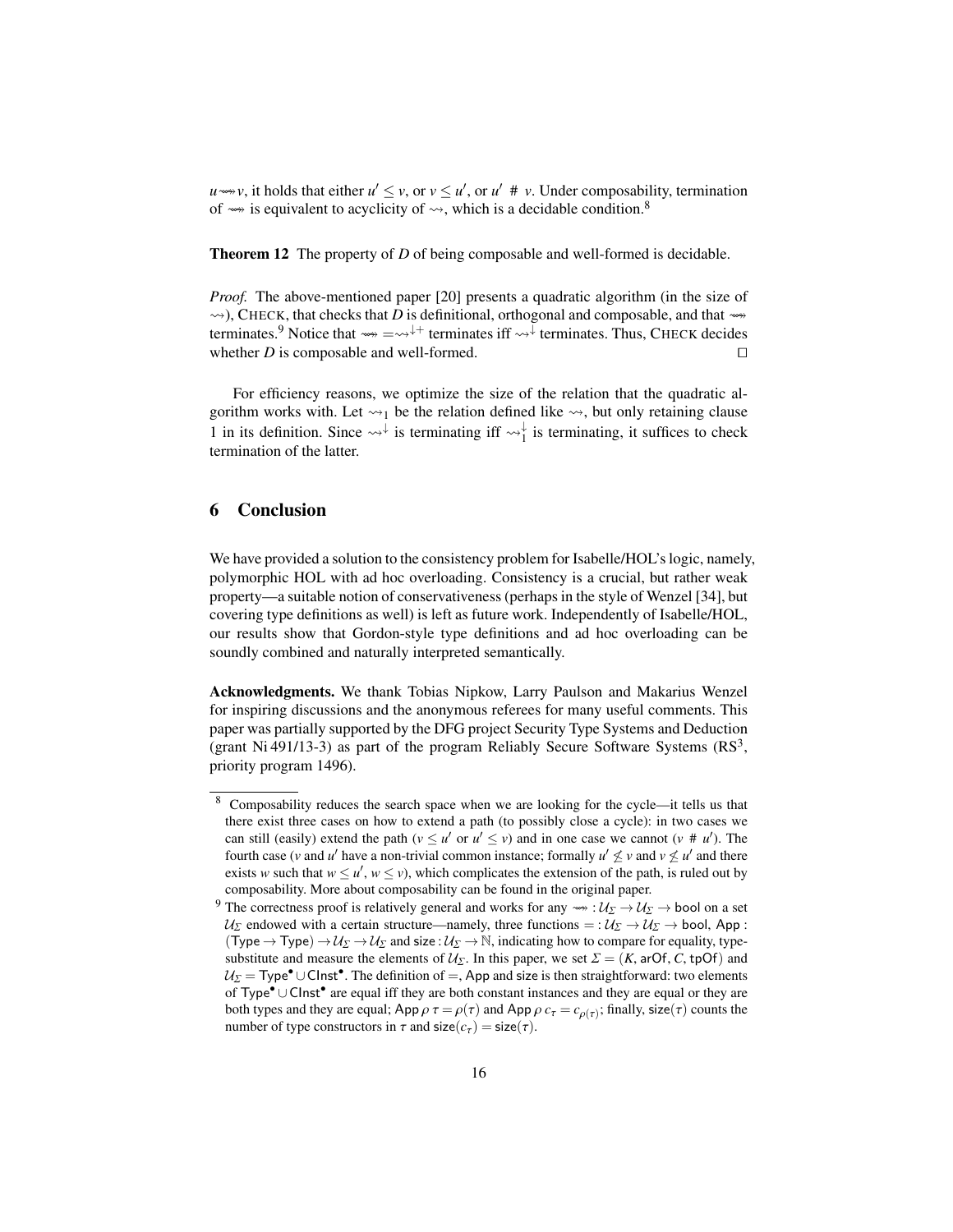# References

- <span id="page-16-10"></span>1. <http://www21.in.tum.de/~kuncar/documents/patch.html>
- <span id="page-16-1"></span>2. The HOL4 Theorem Prover, http://hol.sourceforge.net/
- <span id="page-16-8"></span>3. , C.U.: Nominal Techniques in Isabelle/HOL. J. Autom. Reason. 40(4) (2008)
- <span id="page-16-5"></span>4. Adams, M.: Introducing HOL Zero (Extended Abstract). In: ICMS '10. Springer (2010)
- <span id="page-16-27"></span>5. Anand, A., Rahli, V.: Towards a Formally Verified Proof Assistant. In: ITP '14. Springer (2014)
- <span id="page-16-4"></span>6. Arthan, R.D.: Some Mathematical Case Studies in ProofPower–HOL. In: TPHOLs 2004
- <span id="page-16-28"></span>7. Barras, B.: Coq en Coq. Tech. Rep. 3026, INRIA (1996)
- <span id="page-16-29"></span>8. Barras, B.: Sets in Coq, Coq in Sets. Journal of Formalized Reasoning 3(1) (2010)
- <span id="page-16-14"></span>9. Bertot, Y., Casteran, P.: Interactive Theorem Proving and Program Development. Coq'Art: The Calculus of Inductive Constructions. Springer (2004)
- <span id="page-16-19"></span>10. Blanchette, J.C., Popescu, A., Traytel, D.: Foundational Extensible Corecursion. ICFP '15, ACM (2015)
- <span id="page-16-16"></span>11. Bove, A., Dybjer, P., Norell, U.: A Brief Overview of Agda—A Functional Language with Dependent Types. In: TPHOLs 2009
- <span id="page-16-15"></span>12. Dénès, M.: [Coq-Club] Propositional extensionality is inconsistent in Coq, archived at <https://sympa.inria.fr/sympa/arc/coq-club/2013-12/msg00119.html>
- <span id="page-16-0"></span>13. Gordon, M.J.C., Melham, T.F. (eds.): Introduction to HOL: A Theorem Proving Environment for Higher Order Logic. Cambridge University Press (1993)
- <span id="page-16-9"></span>14. Haftmann, F., Wenzel, M.: Constructive Type Classes in Isabelle. In: TYPES (2006)
- <span id="page-16-3"></span>15. Harrison, J.: HOL Light: A Tutorial Introduction. In: FMCAD '96. Springer (1996)
- <span id="page-16-24"></span>16. Harrison, J.: Towards self-verification of HOL Light. In: IJCAR 2006. Springer (2006)
- <span id="page-16-22"></span>17. Hölzl, J., Immler, F., Huffman, B.: Type Classes and Filters for Mathematical Analysis in Isabelle/HOL. In: ITP '13
- <span id="page-16-20"></span>18. Huffman, B., Urban, C.: Proof Pearl: A New Foundation for Nominal Isabelle. In: ITP '10
- <span id="page-16-25"></span>19. Kumar, R., Arthan, R., Myreen, M., Owens, S.: HOL with Definitions: Semantics, Soundness, and a Verified Implementation. In: ITP '14. Springer (2014)
- <span id="page-16-11"></span>20. Kunčar, O.: Correctness of Isabelle's Cyclicity Checker: Implementability of Overloading in Proof Assistants. CPP '15, ACM (2015)
- <span id="page-16-18"></span>21. Leino, K.R.M., Moskal, M.: Co-induction Simply—Automatic Co-inductive Proofs in a Program Verifier. In: FM 2014
- <span id="page-16-23"></span>22. Lochbihler, A.: Light-Weight Containers for Isabelle: Efficient, Extensible, Nestable. In: ITP '13
- <span id="page-16-17"></span>23. McBride, C., et al.: [HoTT] Newbie questions about homotopy theory and advantage of UF/Coq, archived at <http://article.gmane.org/gmane.comp.lang.agda/6106>
- <span id="page-16-21"></span>24. Müller, O., Nipkow, T., von Oheimb, D., Slotosch, O.: HOLCF = HOL + LCF. J. Funct. Program. 9, 191–223 (1999)
- <span id="page-16-26"></span>25. Myreen, M.O., Davis, J.: The Reflective Milawa Theorem Prover Is Sound - (Down to the Machine Code That Runs It). In: ITP '14. Springer (2014)
- <span id="page-16-7"></span>26. Nipkow, T., Klein, G.: Concrete Semantics - With Isabelle/HOL. Springer (2014)
- <span id="page-16-2"></span>27. Nipkow, T., Paulson, L., Wenzel, M.: Isabelle/HOL — A Proof Assistant for Higher-Order Logic, LNCS, vol. 2283. Springer (2002)
- <span id="page-16-12"></span>28. Nipkow, T., Snelting, G.: Type Classes and Overloading Resolution via Order-Sorted Unification. In: Functional Programming Languages and Computer Architecture (1991)
- <span id="page-16-13"></span>29. Obua, S.: Checking Conservativity of Overloaded Definitions in Higher-Order Logic. In: RTA. Springer (2006)
- <span id="page-16-6"></span>30. Pitts, A.: Introduction to HOL: A Theorem Proving Environment for Higher Order Logic, chap. The HOL Logic, pp. 191–232. In: Gordon and Melham [\[13\]](#page-16-0) (1993)